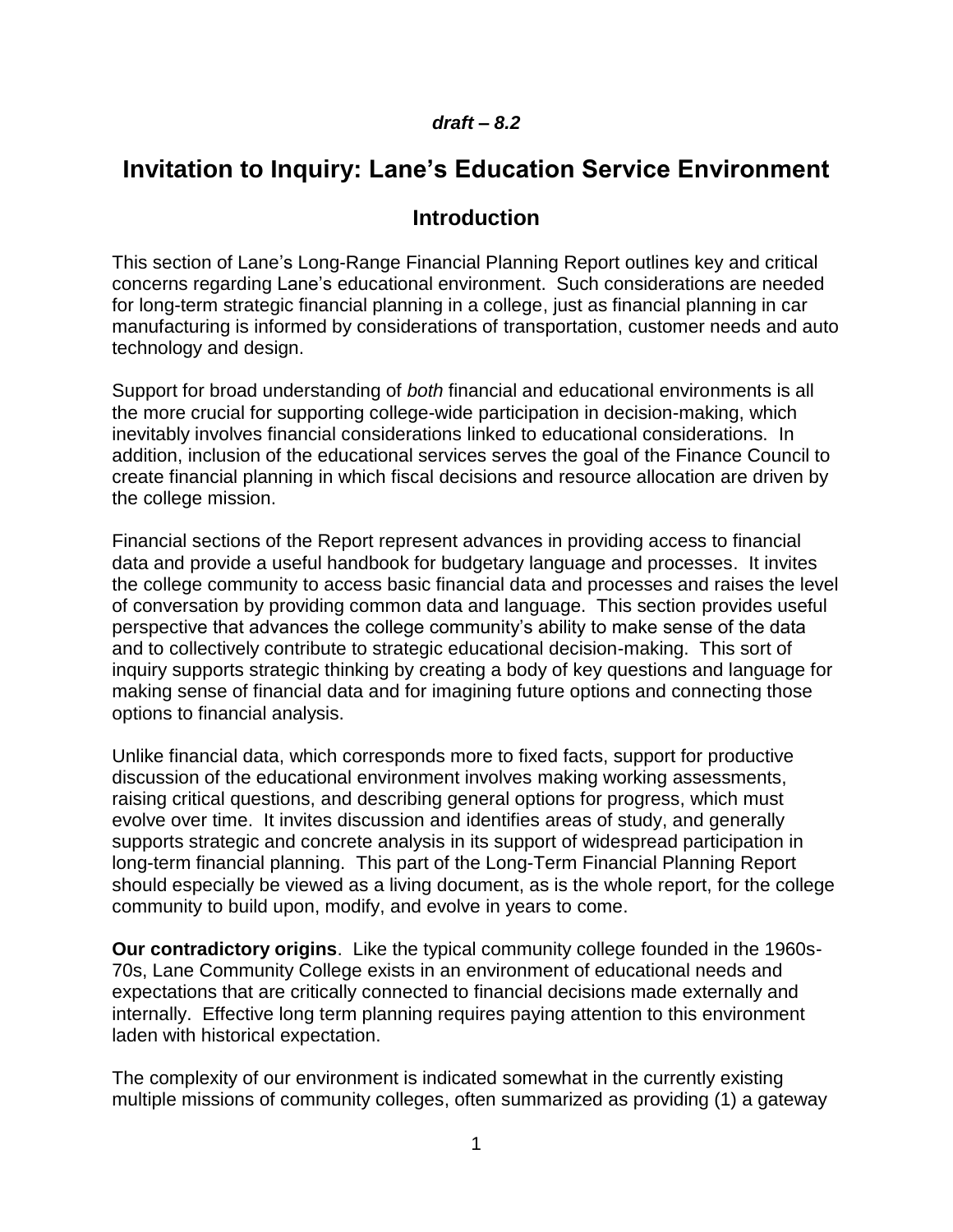to four-year colleges, (2) occupational education, (3) community services, (4) workforce development, and (5) basic skills instruction and remediation.

There is utility in arriving at an optimal balance among all these functions. However, of far deeper importance for long-range financial planning is understanding and appreciating central contradictory elements present from the founding of community colleges like Lane and other community colleges generally. Because this is so important to the educational and financial environment of community colleges, some extra attention to it is warranted at the start.

Most of Oregon's community colleges were founded in the 1960s-70s, and were built to accommodate a large surge of new demand for college education, primarily by women, people of color, and poor people - all historically underserved by college programs. At that time, four-year colleges and universities did not expand to sufficiently accommodate them, with the implicit, and often explicit, assumption that new community colleges would effectively limit access to higher education as students failed to effectively advance to 4-year colleges/universities and many would find occupational training programs that would lead them to bypass further higher education.

At the same time, counter forces sought to make community colleges a means for increased entry into all of higher education plus support for vocational education, and strongly support ideals of social mobility, community building and regional economic development. A recent history of community colleges, *Gateway to Opportunity? – A History of the Community College in the United States* by J.M. Beach, provides a good discussion of these contradictory tendencies. With regard to the less inclusive and less egalitarian aims, Beach states:

…not everyone at the time saw the community college in such lofty democratic and egalitarian terms. From the start, university officials promoted junior colleges because of their value as a *screening service* to divert many post-secondary students from the selective and resource-limited universities. State legislatures also promoted junior colleges as a less expensive form of higher education for the masses that would allow a cost-effective means to demonstrate access to higher education while also creating an institution that would filter out the unprepared or disadvantaged majority from actually earning a college degree. University of California, Berkeley, sociologist Burton R. Clark famously called this the cooling-out process. …

Community colleges hold immense promise if they can overcome their historical legacy and be reinstitutionalized with unified missions, clear goals of educational success, properly trained faculty, sufficient numbers of support staff and adequate financial resources. …

Can an educational institution that was "born subordinate" as the lower-level holding pen for the university and the feeder for lower levels of the labor market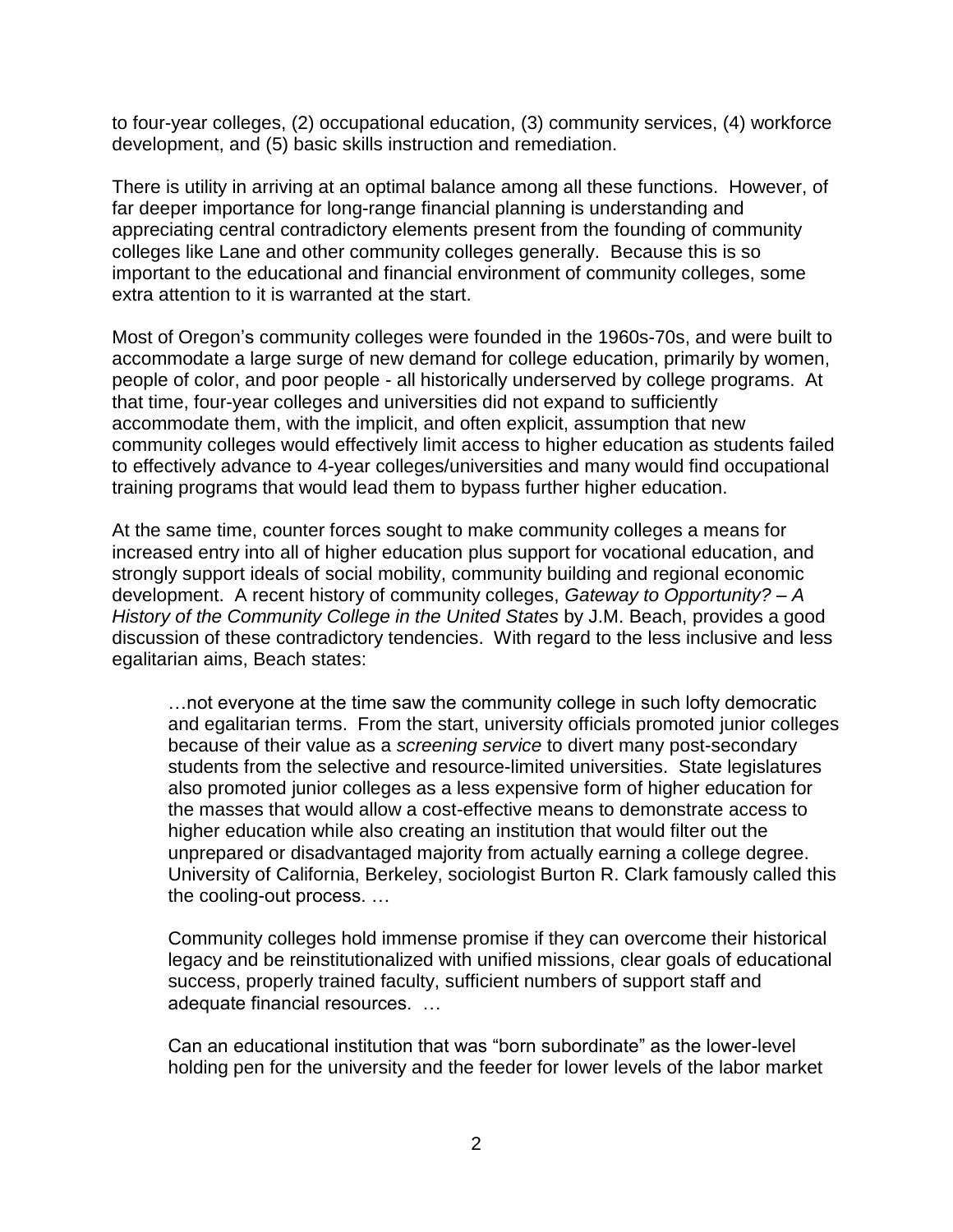overcome its own legacy and develop into an effective meritocratic and democratic institution?

The stark lack of progress community colleges have endured is similarly summed up in the New York Times in Feb 17, 2015, by Eduardo Porter in the regular ECONOMIC SCENE feature of the Times. The article "The Promise and Failure of Community Colleges" begins:

There are two critical things to know about community colleges.

The first is that they could be the nation's most powerful tools to improve the opportunities of less privileged Americans, giving them a shot at harnessing a fast-changing job market and building a more equitable, inclusive society for all of us. The second is that, at this job, they have largely failed.

Brint and Karabel, in an earlier 1989 book, *The Diverted Dream: Community Colleges and the Promise of Educational Opportunity in America, 1900-1985*, provided details of this contradictory dynamic and cautions us to look deeper at our educational service than the sincerity of our intentions and anecdotal evidence:

The very real contribution that the community college has made to the expansion of opportunities for some individuals does not, however, mean that its *aggregate* effect has been a democratizing one. On the contrary, the two-year institution has accentuated rather than reduced existing patterns of social inequality.

This viewpoint received validation from experience during the two following decades later examined in Beach's book. It was similarly validated in a later community collegefocused volume in March 2003 of *The Annals of the American Academy of Political and Social Science*.

A major New York Times article (12-23-12) reached a similar conclusion about the current state of higher education as a whole, stated succinctly by two professors. From Gregory J. Duncan, an economist at the University of California, Irvine:

Everyone wants to think of education as an equalizer - the place where upward mobility gets started, but on virtually every measure we have, the gaps between high- and low-income kids are widening. It's very disheartening.

From Sean Reardon, a sociologist at Stanford:

It's becoming increasingly unlikely that a low-income student, no matter how intrinsically bright, moves up the ladder. What we're talking about is a threat to the American dream.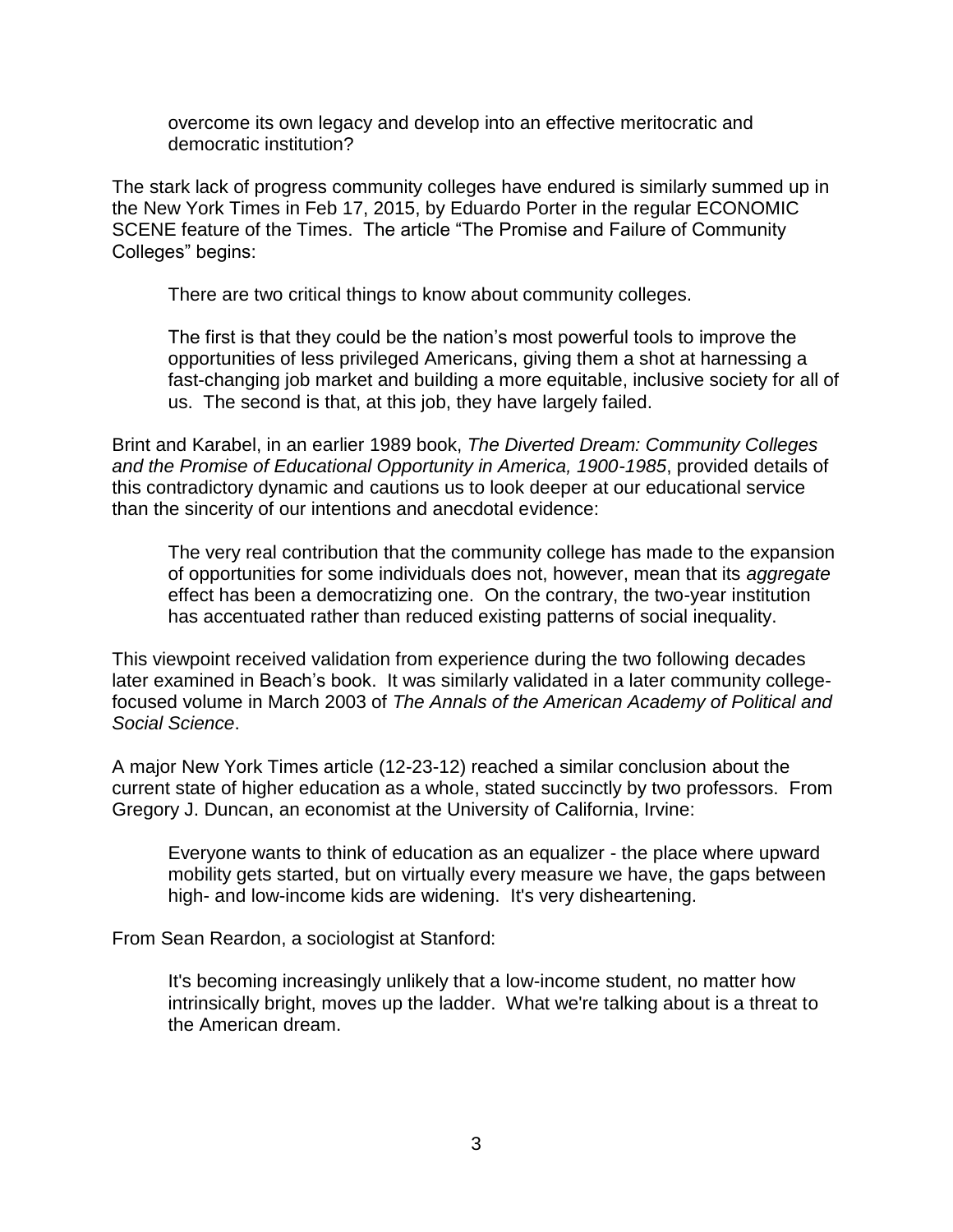Gary Rivlin, an Investigative Fund fellow quotes Sara Goldrich-Rab from her recent book, "Paying the Price" in the May 21, 2017 *New York Times Magazine*, concerning the difficulties students face:

Community college is where the working class gets stuck. … It's where the lower middle class gets stuck.

This reality of community college students, in general and at Lane, needs to be informing strategic long-range planning at Lane. Further, any major initiative, including any needed "reinstitutionalizing", per Beach in the quote above, effectively undertaken by Lane Community College will require long-range financial planning. This is so for basic reasons: First, major college initiatives require long-term financial plans to make them real and to be sufficiently understood by the college community to sustain them. Second, long-term financial planning makes future options real for our community college district, our allies, and state and federal legislators to advocate for and to provide needed resources.

In addition to addressing the deep reality of community colleges, fulfilling the positive promise of community colleges also requires institutional commitments to an appropriate set of strategic directions and goals, which fortunately Lane has adopted for the next five years. The strategic commitments, embodied in particular core themes, objectives, values and specific strategic directions, include furthering a social justice mission of the college, which can form the basis for effectively aligning the institution and the broader community around meeting the deep challenge outlined above. This and other key elements of Lane's Strategic Plan are implicitly assumed in the following discussion.

The purpose of this introduction is to set an appropriately wide scope for future directions and planning for Lane Community College, and with it the need for long-term financial planning that supports the conversations and actions needed.

In this spirit, this section has three main parts: The first part concerns finding promise for the future by reflecting on the reality of the current difficult moment of precipitous enrollment decline in which Lane finds itself. The second part assesses, along with the challenges, positive external trends and a sense of the educational environment that could guide Lane to realize the positive promise of community colleges outlined earlier. The third section suggests added elements needing further development in tracking and describing our educational service mission and financial management over the longterm, giving Lane's educational mission the leading role.

# **Forward-looking Insights from the Current Situation**

# **In particular, the Enrollment Challenge**

Enrollment is directly critical to the educational mission of the college and is essential to the financial health of the college. The three main income streams to the college, state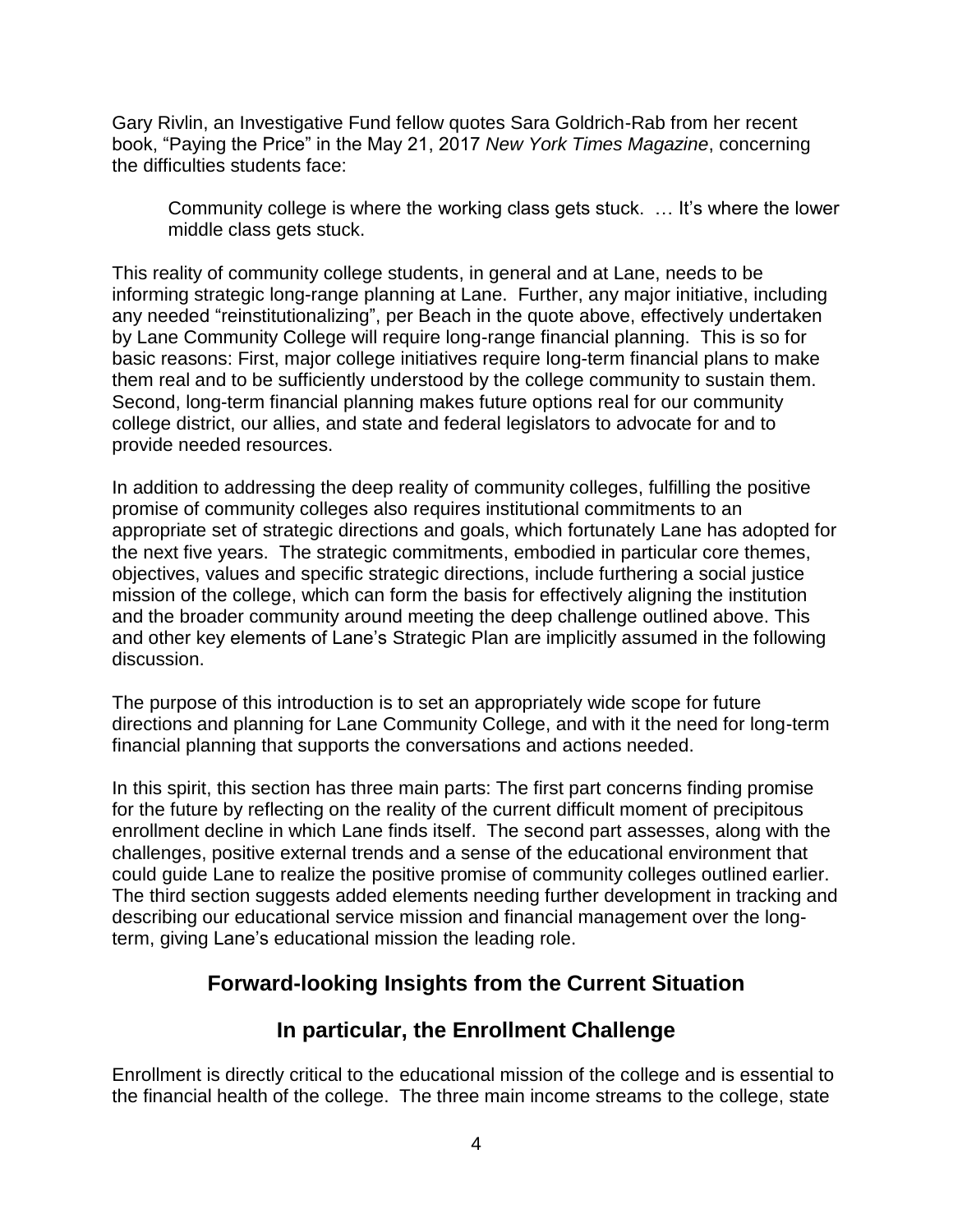funding, property taxes, and tuition and fees, all depend on enrollment. Tuition and fee income directly and immediately depends on the numbers of students and their credits and time in class counted in terms of student FTE (full-time equivalents) in the year it took place. State funding from the Community College Support Fund as well as property tax revenue is distributed (with relatively minor modifications) in proportion to each college's percentage (averaged over the previous three years) of the total student FTE throughout community colleges in the State. Put another way, these funds are divided up in proportion to each college's slice of the FTE pie.

Lane's *portion* has dropped precipitously in the last five years since the State's enrollment peak in 2011. The bar graph below shows the changes of the shares of state reimbursement and property tax revenue of each of the top 8 community colleges from 201112 to that last 2015-16 academic year. Lane dropped from having the second largest student FTE to third largest and has lost approximately 25% of its share of the total FTE in the state. Since the total state FTE has also dropped, the absolute decline in student FTE at Lane is more than 25% -- a decline of approximately 40% to this year.



Note: Updating chart to15-16 under construction

Reasons for this relative decline in enrollment have, of course, been the subject of discussion and speculation. A number of economic factors have been proposed, most prominently the rate of unemployment, which is widely observed to be counter-cyclical with community college enrollment. So far, however, these factors are pretty universally experienced by all community colleges in Oregon, represented by the variety of local environments of the "top 8", which account for the vast majority of community college student enrollment (approximately 80%) in Oregon. These suggested factors, like the rate of unemployment, do not explain the stark difference between enrollment declines at Lane and at other community colleges.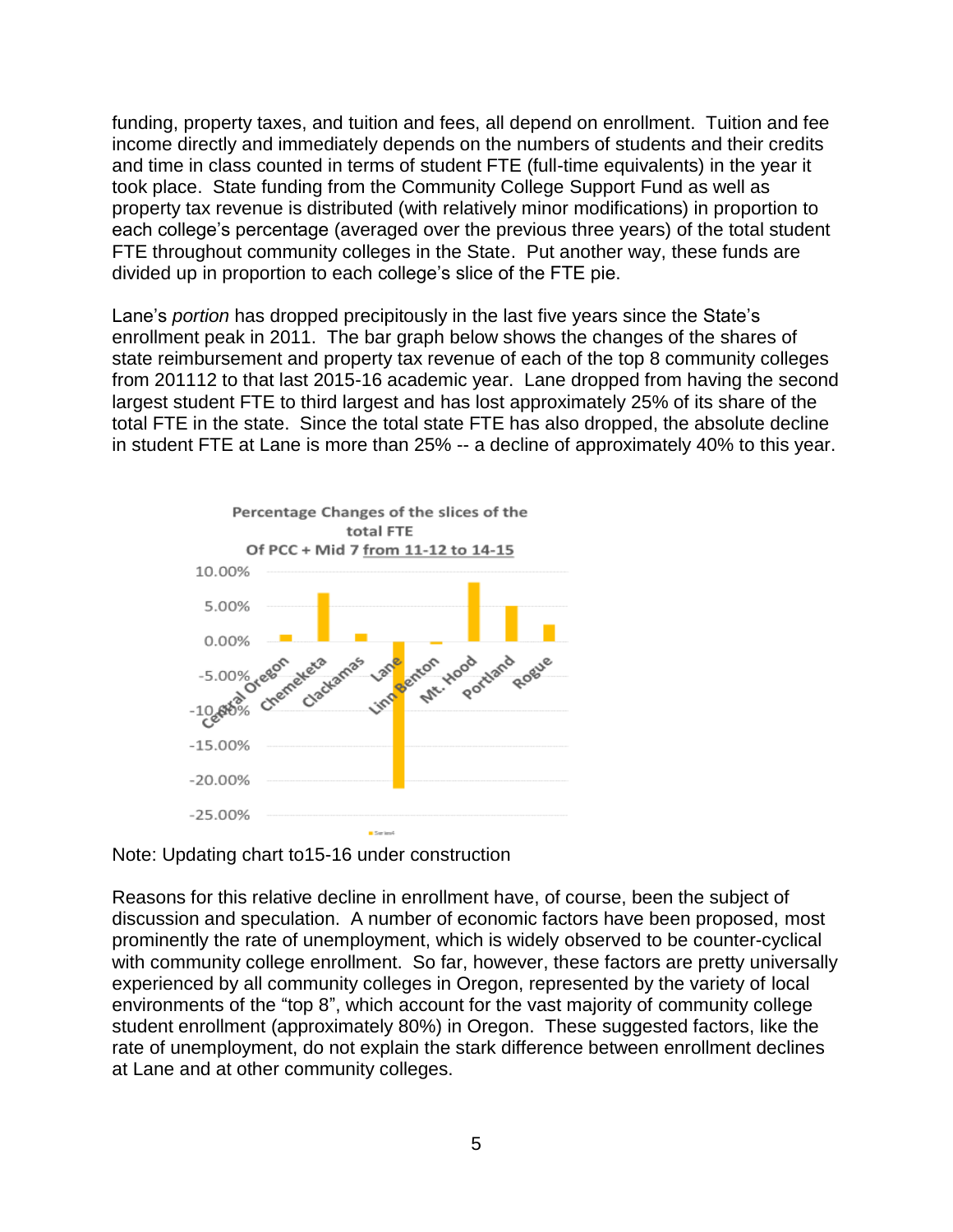There may, in fact, be something unique to the Lane community college district, which is a major external factor in producing Lane's relatively unique higher rate of enrollment decline. However, the current lack of such a candidate as a unique factor naturally shifts the search to something particularly unique about the college. While it requires some courage to search internally, this search can provide a better appreciation of our strengths if we do. But, more important from a strategic perspective, to the extent the causes are internal, we will discover how to have more control over the enrollment decline, no matter whether any external causes play a major or minor role.

**Self-perpetuation of large falling enrollment.** Examination currently suggests three relatively unique elements about Lane, which could have affected enrollment in a serious way. First, Lane's initial faster falling rate and initial reaction could have triggered self-perpetuating effects. This can happen because state funding is based on a three year rolling average of the FTE of the past three years. This formula was instituted to insulate colleges from unpredictable short term enrollment fluctuations at other colleges. However, this offset timing of reimbursements for FTE years after the FTE is generated can create a perverse incentive during mandated yearly budgeted processes, which then can perpetuate a greater relative decline in FTE.

In particular, tuition reimbursement and property tax revenues from an academic program's FTE will continue to accrue to Lane for the next three years after a program is cut. However, since program costs are eliminated, the next year's budget will usually show a net gain from this cut because the revenue generated from this program in the past still fully accrues to the college that year. The relatively rare exception to this is when tuition and fees cover the entire cost of the program. Generally, though, the tuition and fees are important, but the smallest part of the income generated by most programs. Thus within short-term yearly thinking, money seems to be directly saved from cutting a program even though the program generates revenue in excess of its costs.

Assuming constant funds from the state and property taxes, unless efforts in the following year are successful to match the FTE share generated by the cut program, Lane's reimbursement and property tax revenue will decline further and create further short-term incentives for cutting academic programs, which will further undermine revenue. In a period of precipitous decline in enrollment share, this effect is amplified since the FTE used for the calculation is based on the previous three years. In the next budget year, the revenue calculation will no longer use the FTE from the third year past, and that year will generally be the highest FTE-generating year of the three for the college. Thus, simply balancing a yearly budget, when FTE-generating programs are cut, even if the FTE from the cut programs is fully made up, does not solve, and will, tend to perpetuate enrollment decline.

Subsequent effects of declining FTE include relatively automatic layoffs of faculty, usually those in lower paying part-time positions. This raises the average cost of faculty per student FTE even though the number of faculty has declined. Generally, however, if management staffing remains relatively constant, its cost per student FTE raise by a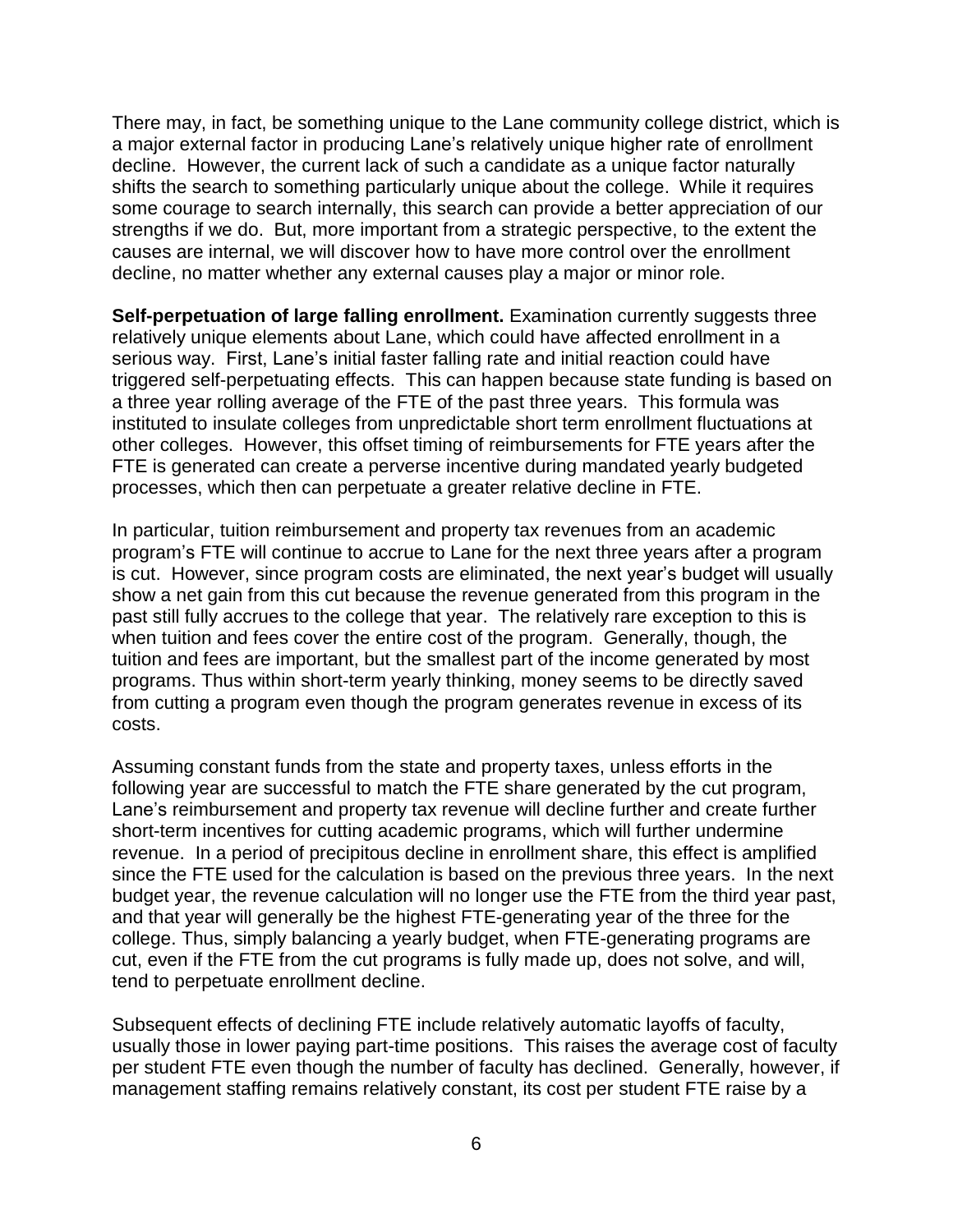larger fraction. This fraction is further increased if management staffing expands. The general adding of time sheet part-time classified positions lowers the same effect involving classified employees; but this can have complicating consequences if regular positions are considered for cuts. Large drops in enrollment raise the issue of creating an optimal balance across all staff categories in order to recapture enrollment and funding stability.

Given that the absolute level of student FTE has dropped by approximately 40%, the staffing mix has changed significantly in the process, with people closer to the frontlines of teaching and learning making up a smaller share of college personnel. The graph below describes this shift at Lane since 2011.

Under construction

Another dimension of self-perpetuation can happen when the pressure to cut costs has led to cutting partially filled classes with the assumption that students will find other classes and money will be saved by the elimination of a part-time faculty class assignments. Even if a few students don't take another class, the yearly bottom line might still benefit based on tuition and fee revenue. However, in economic terms, market share decreases, and market share is the basis for state and property tax funding in following years, which provides the majority of Lane's funding.

If this kind of loss of market share were a significant factor, it might be indicated by students taking fewer classes. Or if students were taking the same or more classes on average that would tend to indicate kind of loss of market share was a small or insignificant effect. The recent ATD (Achieving The Dream) analysis of enrollment data does show a decline of almost 12% in average credits taken by a students since the high enrollment year of 2011. This decline is arguably only suggestive; however, without the unevenness of enrollment taken into account. Thus, while the ATD data may be highly suggestive, in its present form it does not lead to definitive judgement on this market share factor.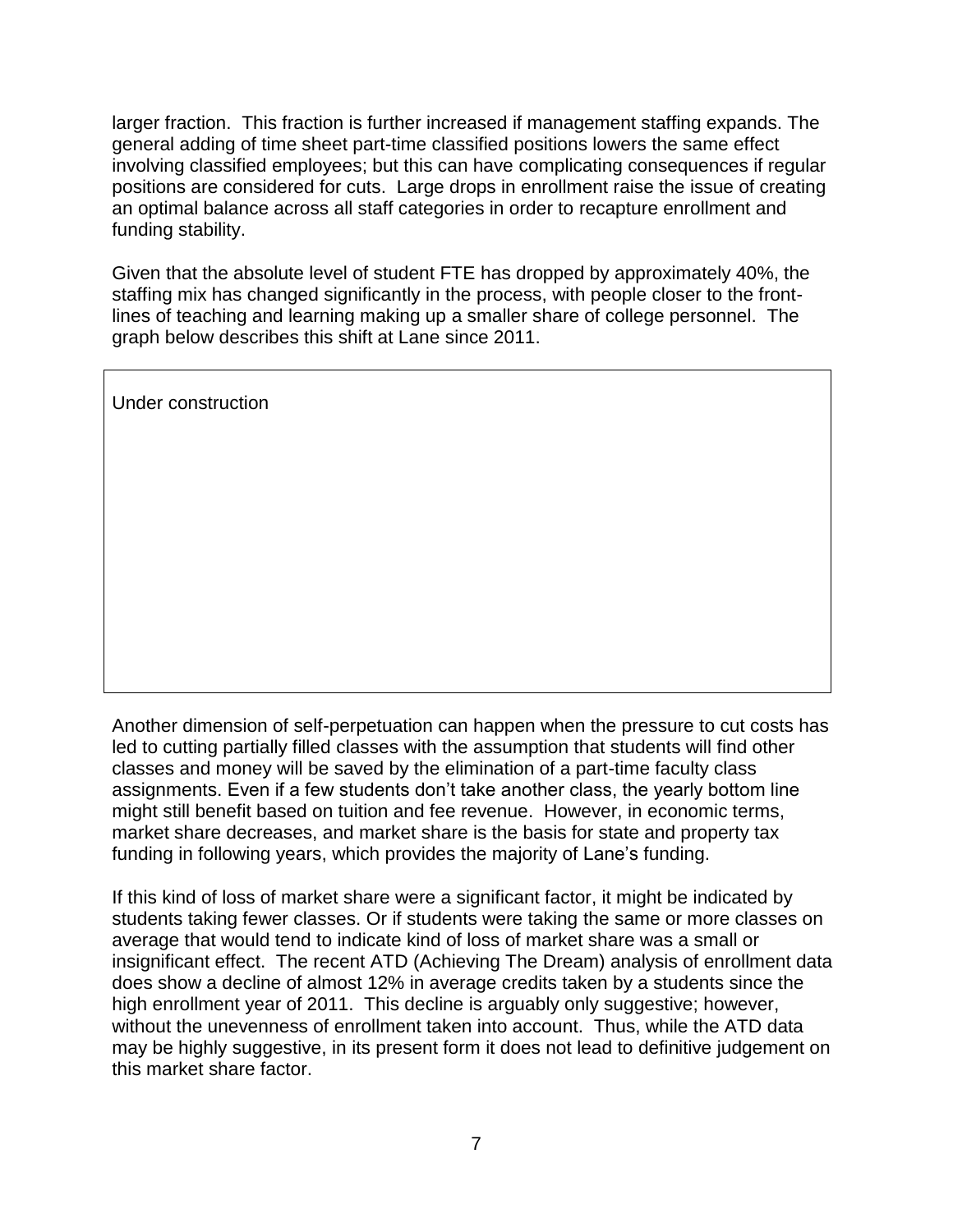**Critical student debt default rate**. Second, Lane was relatively unique among larger Oregon community colleges in facing an immediate threat of the loss of federal financial aid, because of Lane's high default rate. This is not to say other colleges were unconcerned about loan default. They were concerned and were paying attention to Lane's actions, but their immediate situation was for the most part far less critical than Lane's. Responding to this urgent threat at Lane led to significant immediate Lanespecific changes in policies and procedures involving both new and continuing students, some of which were reversed after proving too restrictive by preventing students from enrolling who should have been allowed to enroll.

Currently, the college is not facing an urgent default situation. However, only approximately 25% of potential students expressing interest in enrolling actually successfully enroll at Lane. Whether this is just the reality of a normal "funneling" process, or a "leaky pipeline" that can be fixed to reach the enrollment efficiency of other community colleges needs some investigation, which could be done rather easily if comparable data from other colleges is available.

**Accreditation.** Third, it is reasonable to wonder whether Lane has been relatively unique among other Oregon community colleges in terms of negative accreditation feedback received by NWCCU, and whether this could provide some insights. Lane recently received 7 "recommendations" and 2 "warnings", significantly more negative feedback than in the past at Lane. Whether this negative feedback indicates something unique to Lane has been open to question at Lane by suggesting a narrative that NWCCU standards have significantly tightened recently and Lane has just been an early institution impacted by these tougher standards. The recent record of activity by NWCCU (available at [http://www.nwccu.org/Actions/CommissionActions.html\)](http://www.nwccu.org/Actions/CommissionActions.html) provides only mixed support for this view. While community colleges have seen a larger share of warnings recently, the total number of warnings among the colleges in the NWCCU jurisdiction is very small.

However, independent of whether Lane's negative feedback is relatively unique among community colleges, it is still possible that the accreditation has provided information that may indicate some internal sources of Lane's precipitous drop in its state-wide share of FTE. Thus, it is well worth considering.

One central general element to the NWCCU criticisms is the lack of clear documentation of support, expectation and practice of responsibility exercised by the faculty in the governance and carrying out the mission of the college. The emphasis by NWCCU on the lack of faculty empowerment and engagement need not be understood as elevating faculty importance at the expense of other staff categories, and is probably more completely understood as a systemic criticism. This framing is also supported by the reaction to the accreditation report, which included the *collaborative* establishment of the new (and first ever) *collaborative* Academic Program Review process that is faculty-led with specific responsibilities and opportunities for robust input from the campus community. This represented a Lane-specific change that we did not have the capacity to fully make without the accreditation recommendation and warning related to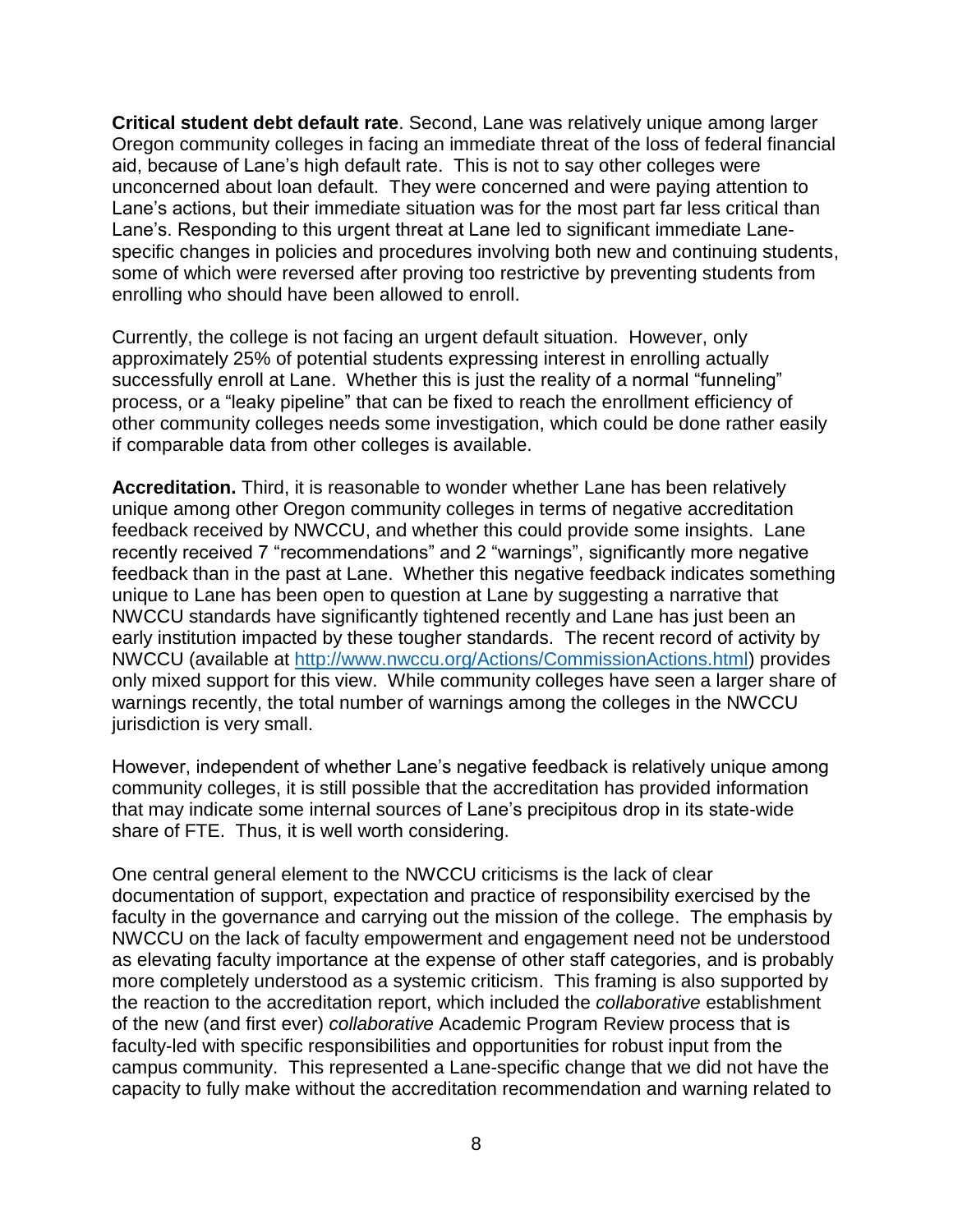it, and thus tends to support the view that something happening at Lane could be impacting organizational effectiveness and can be locally solved.

The connection of faculty leadership roles to successfully meeting challenges, which among other things leads to enrollment and success of students, has been relatively recently expressed by Terry O'Banion, emeritus president of the League for Innovation in the Community College. In a "Point of View" column in the *Community College Week* of April 14, 2014, he concluded that present and future needed reform movements in higher education "are in peril if we continue to ignore two of the intractable barriers we face: overhauling the traditional systems and structures we have inherited, and fully involving faculty in this effort."

O'Banion emphasized the last point in a number of ways: "Faculty is the Key to Change -- This proposition seems so obvious - given the central role of faculty in the education process and given their number - but we often fail to absorb this truth." ... "... faculty are central to the success of the college and the success of students and they must be the key agents of any substantial change." ... "We are approaching academic gridlock when teachers' unions have to make their own case to be invited to the table and point out the need for respect of their roles and leadership." ... "Members of the faculty hold the key to any substantial change; and they have the experience, the understanding, the motivation, and the power to create the change we need if we are to meet the goals of student success and completion."

A recent, March 2016, *Harvard Business Review* article, "Reigniting Growth" offers a consistent viewpoint from the private sector experience. Chris Zook and James Allen sum up a study of recent businesses that experienced substantial losses in product sales and growth, what they call "stall-out":

This rarely happens because the business model has suddenly become obsolete – a common misconception. Rather, our research shows that the business model has almost always become too complex, most often owning to bureaucracy that slows the company's metabolism, or internal dysfunction that distort information and hampers managers' ability to make rapid change and take swift action on them.

… most companies with sustainable growth share attitudes and behaviors: (1) They view themselves as business insurgents, fighting on behalf of undervalued customers; (2) they have an obsession with the front line, where the business meets the customer; and (3) they foster a mindset that includes a deep sense of responsibility for how resources are used and for long-term results.

Following the logic of the HBR article, in which faculty are "frontline" leaders of the educational enterprise (along with counselors and advisors), it is worth considering the extent to which the NWCCU criticisms were calling attention to an internal Lane situation contributing to the precipitous decline in Lane's share of the student FTE in the state.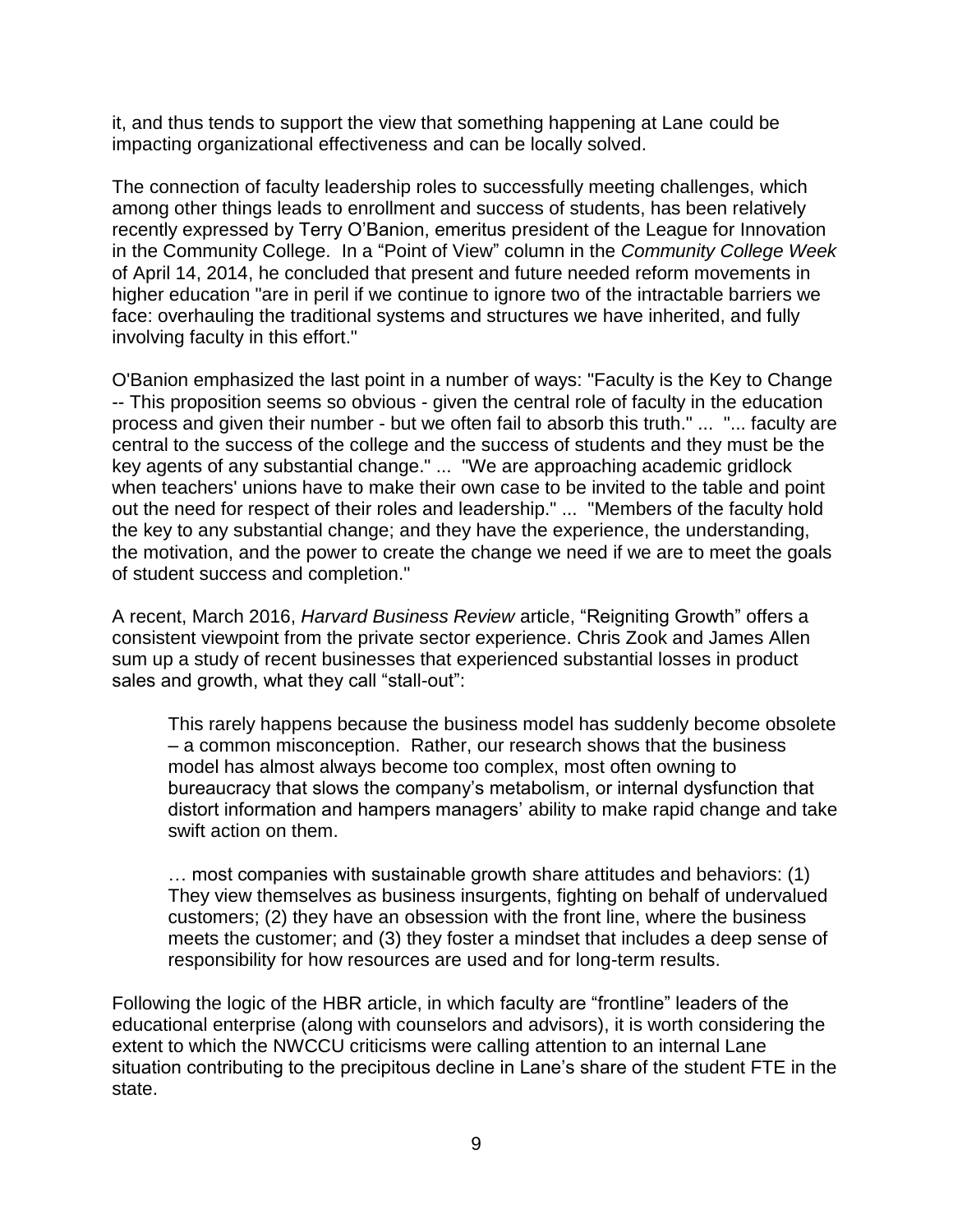Beyond that, the HBR article's attention to the two other positive behaviors resonate with two other themes previously mentioned; namely (1) Community colleges committed to the positive promise of community colleges do struggle on behalf of high school students undervalued in terms of having been provided with inadequate education leaving them less than college-ready, older students not college ready with nowhere else to go, and college bound students traditionally expected to fail to earn bachelor's degrees; and (2) This Report represents of a real commitment to long-term financial planning, which explicitly exercises responsibility for how resources are used and for long-term results.

The above discussion suggests it is worthwhile to seriously consider the potential that internal functioning of the college had a significant causal role in the precipitous decline in enrollment. This offers encouraging news in that there is likely room for improvement at Lane to resolve the critical educational service and financial health problem of Lane's sharp drop in its share of student FTE in the state. The focus placed on this positive aspect reflects a commitment to the future-directed nature of long-term financial planning.

With this look at Lane's immediate situation, the focus of the document shifts to an analysis of external conditions and options for moving ahead aligned with Lane's newly adopted strategic plan and directions, including long-range financial planning.

# **Major Trends and Dynamics that Provide Opportunities for Meeting the Promise of Community Colleges and Lane**

**Keeping perspective on small positive trends in the current period.** Before delving into major trends and the future, it is prudent to touch lightly on a few silver-linings in the dark financial clouds we are currently under, if only to keep them in perspective and not be distracted from the urgent need for effective long-term planning and new thinking. The first is the fact that Lane's precipitous enrollment decline is occurring along with a general enrollment decline in the state. Therefore, the significant loss of our share of student FTE leading to a significant cut in our share of the state community college funding is somewhat offset by the fact that the amount of money per FTE is now larger. (See the graph below.) This fact is welcome but relatively minor for planning in the long term. Its major long-term positive effect is probably that there will be a precedent for this level of spending, though it may be a small effect given that funding per FTE has previously been higher than it is now.

Under construction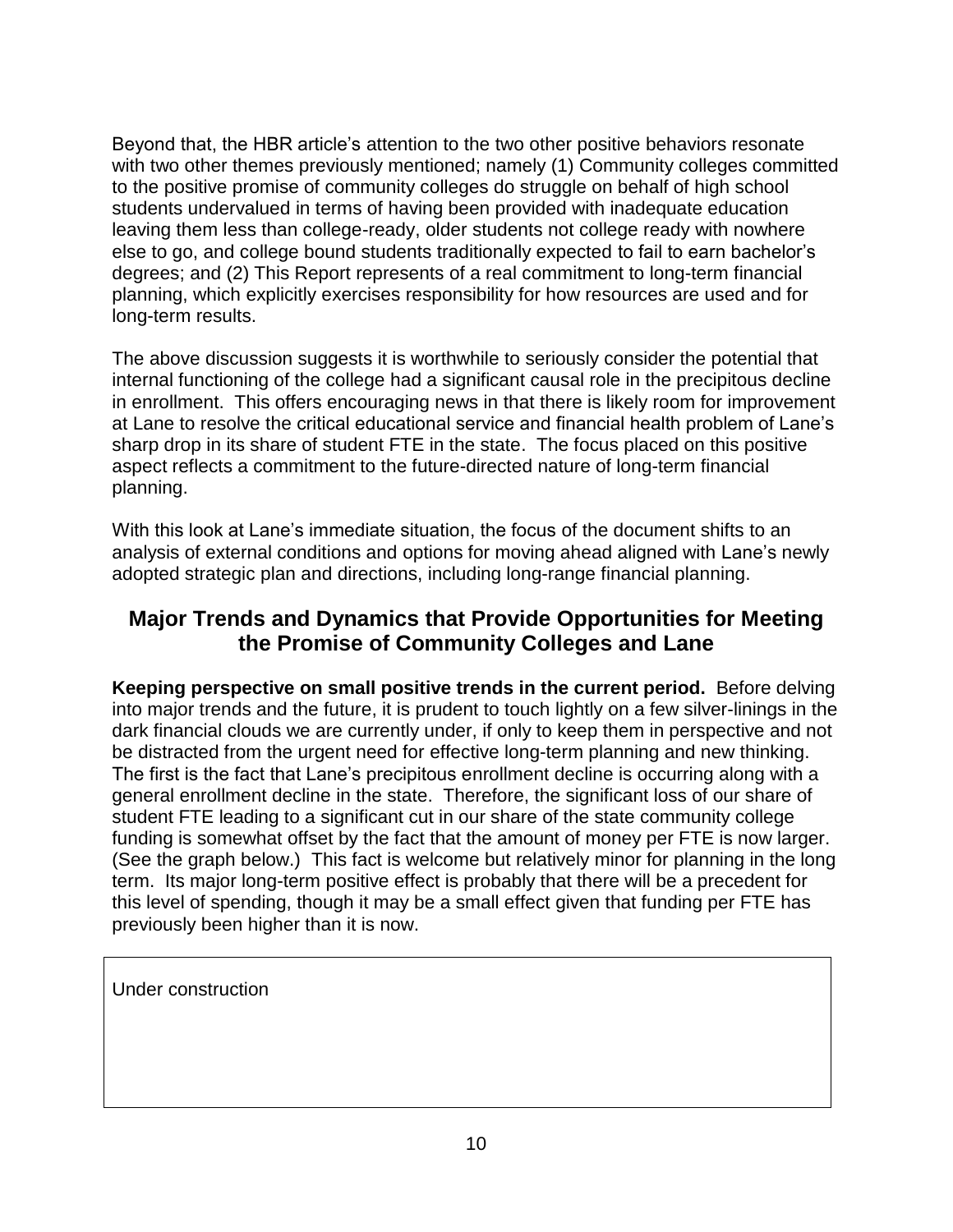In addition, this year there has been talk of an overall increase of state funding of community colleges, but this is more likely the result of the serious damage to community colleges and the fact that community colleges have received significant support from tuition now at historically high levels. Arguably, high tuition and the cost of living are clearly forcing students to reduce their course loads or are keeping students out altogether, contrary to the State's commitment to affordable community college education. Given that what is needed is a reduction in tuition plus additional support to improve education, more is needed than contemplated in the current discussions. The major message of any current increase in funding is an indication of some level of latent support for future funding of community colleges.

Finally, there has been a significant small rise in the level of property tax income even as Lane's share has fallen. This steady rise comes mainly as a result of capping the percentage increases of property values for taxation purposes by Measure 5 in the late 1980s. Currently, assessed property values for taxation are much lower than the market value, so that the three percent cap now provides a sure guarantee of increasing property tax income for some time to come. Plus property taxes increase with growing economic development. But this funding is increasing at a rate far lower than what is needed. Also, given that this rate of increase has been significantly higher than inflation in the last few years, it currently has a greater significance than it will have in the longer term when inflation is expected to be higher. The increase amounts to only a small part of what is needed, so while everything helps, and it will help, it is not a major factor for the future.

**General dynamics and trends.** In this section we first outline key large scale elements and dynamics of the educational/financial environment affecting community colleges in the long term.

### **1. The large unmet needs remain that community colleges are designed to meet.**

It is a consistent theme of commentators that the need for community colleges is large and not going away anytime soon. For example, in "The Promise and Failure of Community Colleges" cited earlier, Eduardo Porter makes the critical point about the magnitude of the community that community colleges serve:

With open enrollment and an average price tag of \$3,800 a year for full-time students, community colleges are pretty much the only shot at higher education for those who don't have the cash or the high school record to go to a four-year university. And that's a lot of people: 45 percent of the undergraduate students in the country.

… Only one in 20 Americans ages 25 to 34 whose parents didn't finish high school has a college degree. The average across 20 advanced industrial nations assessed by the Organization for Economic Cooperation and Development is almost one in four.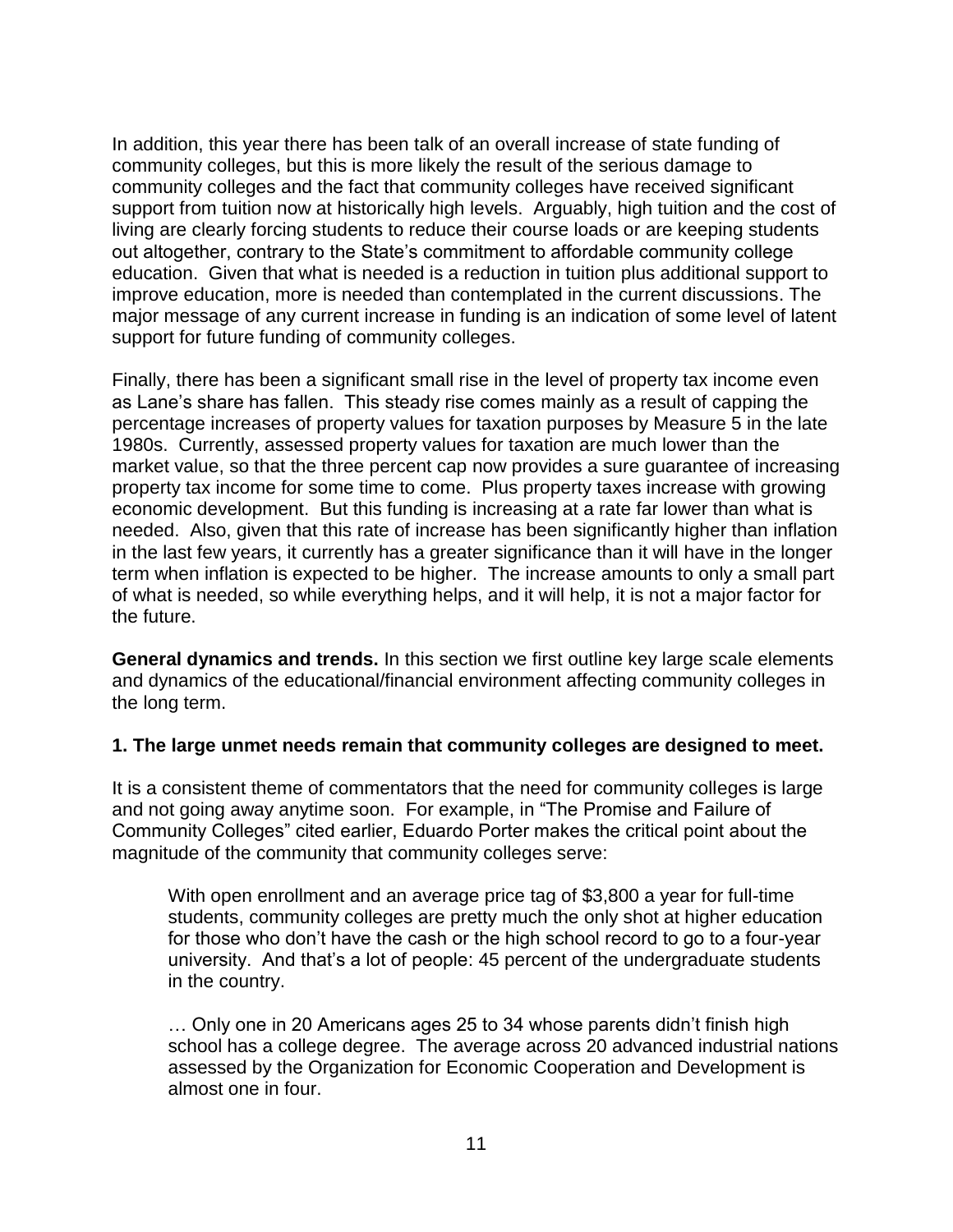"What choice do we have but to make these institutions work?" a White House official who has been working on the new proposal [to support students] told me. "There is no real alternative out there for 40 percent of students."

What is at stake is far more in terms of social stability and economic vitality. Joseph Stiglitz makes this point in the February 13, 2013 feature article in the New York Times, "Equal Opportunity, Our National Myth", which concludes:

Finally, it unconscionable that a rich country like the United States has made access to higher education so difficult for those at the bottom and middle. There are many alternatives – from Australia's income-contingent student loan program to the near-free higher education system in Europe. A more educated population yields greater innovation, a robust economy and higher incomes – which mean a higher tax base. Those benefits are, of course, why we've been long committed to free public education through the  $12<sup>th</sup>$  grade. But while a  $12<sup>th</sup>$  grade education might have sufficed a century ago, it doesn't today. Yet we haven't adjusted our system to contemporary realities.

Stiglitz is a Nobel laureate in economics, a professor at Columbia and a former chairman of the Council of Economic Advisors and chief economist for the World Bank.

**2. Implications of community college success and implications of the definitions of community college success.** The complex mission of community colleges derives from having many roles, including:

- **The development of basic skill proficiency** upon: (1) Student entry into postsecondary education soon after high school having failed to complete high school or, having completed high school but not fully reached college-ready skill proficiency. (2) Student entry into post-secondary education a significant time after high school age without fully having college-ready skill proficiency
- **Providing education and skills for relatively direct entry into the workforce** through maintenance of skills or customized training needed to meet evolutionary changes in local enterprises.
- **Providing education and skill for re-entry into the workforce** in face of job loss from major economic dislocations and transformations.
- **Providing a supportive avenue into post-secondary education** for people systemically disadvantaged or traditionally underserved in post-secondary education.
- **Providing open and affordable access to post-secondary education** for the above reasons and in general.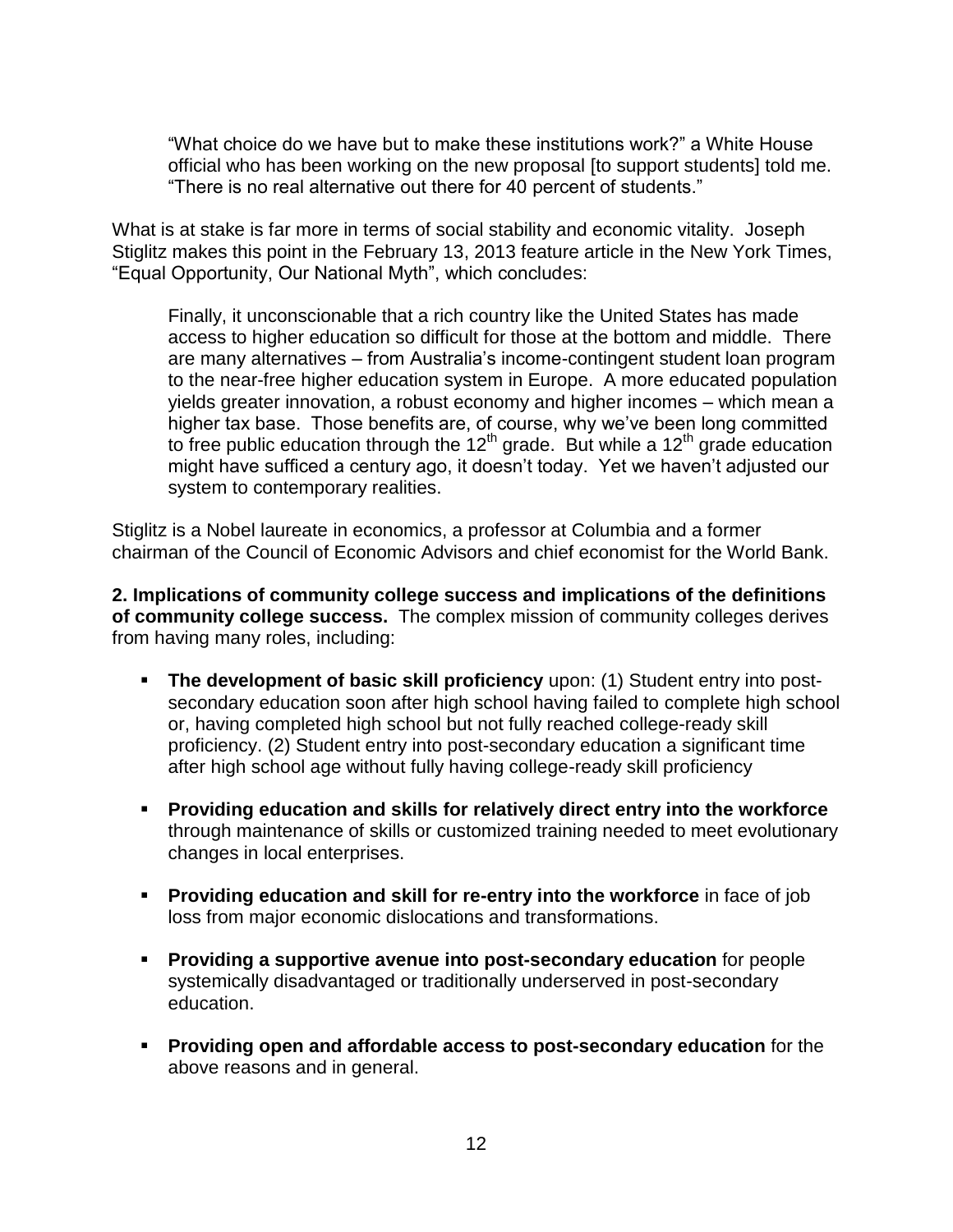**Providing opportunities for life-long learning** by members of the community, particularly for exploration, personal enrichment and collaborative study.

Given this complexity of functions and the inherent connection to worker and employer needs, K-12, and 4-year colleges and universities, which often determine much of the conditions in which community colleges operate, Lane would be prudent to define its success in terms that reflect all dimensions of our community college mission; in particular:

- **Our success needs to reflect our resilience** in an environment that can have extreme fluctuation produced by the economy, and inputs from K-12 schools and 4-year colleges/universities. This environment is characterized by, among other things, competition and beneficial partnerships, small to large economic dislocations (e.g. expected, but unplanned-for robotic automation), and both failures and successes in K-12 (e.g. developmental mathematics education making up over half the mathematics enrollment at Lane).
- **Best practices globally can help define a variety of quantitative and qualitative success metrics**. The responsibility for their development of metrics for quality and success will necessarily be distributed over the college and need ongoing conversation. However, there is enough experience locally and an awareness that colleges face similar challenges globally, so that as a general approach, while not complete, the following general metric would be especially useful on a college-wide level: What is the extent to which Lane has adopted best practices, and what is the character of the movement toward or beyond them. Such a common framework forms a powerful form for defining our success as a college and our ability to learn to better serve our mission.
- **Much of the community college mission is defined by limitations** of the economy or K-12 or 4-year colleges and universities or determined by *their* capacities. Thus, much of our success is largely described by providing what is not provided elsewhere in the other parts of the educational system. Is there more than that at present or in the future of community colleges? Will we largely play a role in the division of labor among the providers of secondary and postsecondary educational opportunities that is largely dependent on what educational opportunities K-12 and the rest of Higher Education does not provide? Or do community colleges, including Lane, have a role in transforming the success and standards of K-12 and the rest of Higher Education? Or both?

All the above issues will bear on the question of the narrative of community colleges, and Lane, into the future, which is discussed later in the document.

### **3. Dimensions of the community college relationship with 4-year colleges and universities**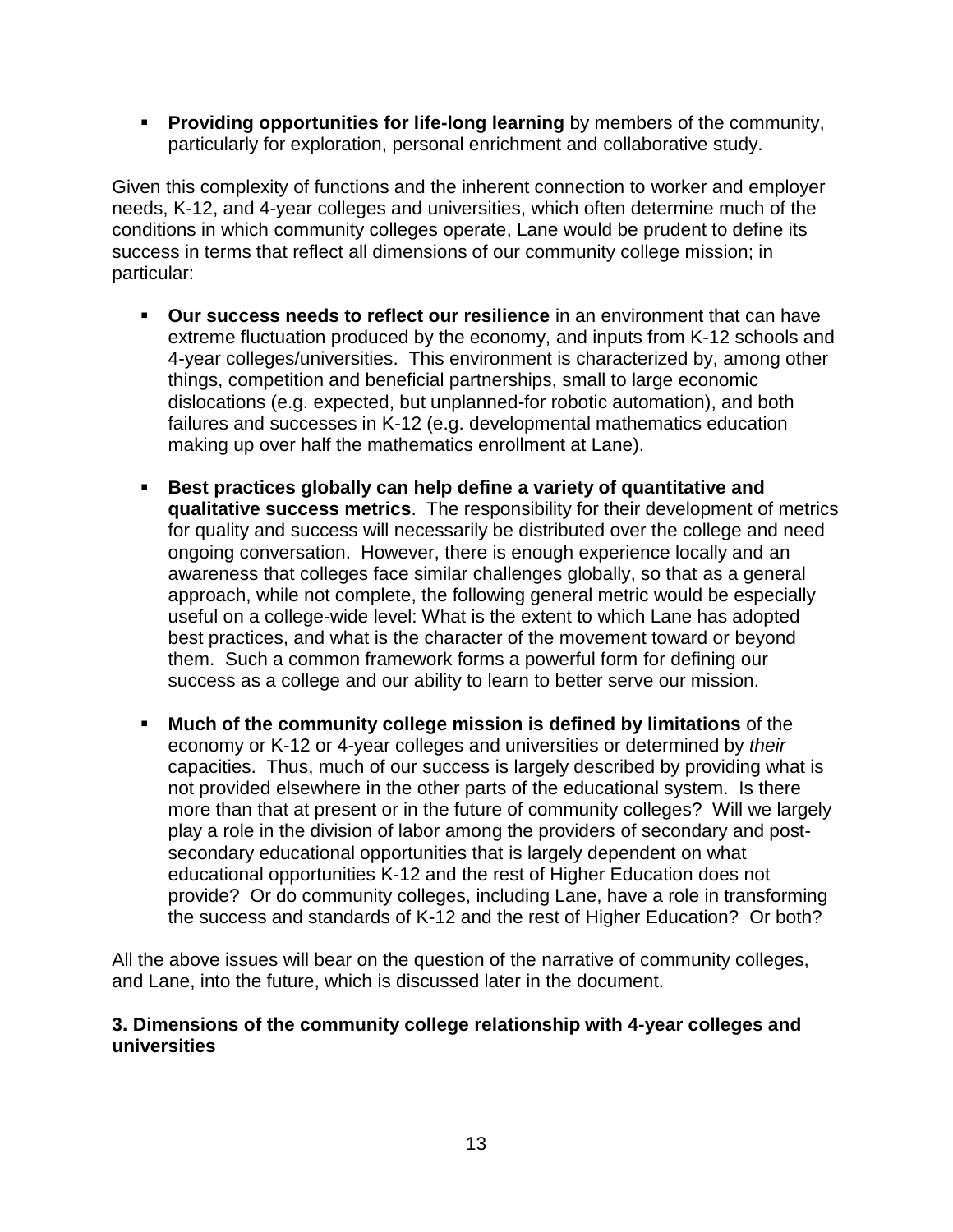- **The primary education mission overlap** between community colleges and 4 year colleges and universities involves community college transfer programs and lower-division courses.
- **The structure and standards of transfer courses** are primarily set by 4-year colleges and universities, though community colleges currently have considerable effective latitude in what constitutes the nature of general education courses.
- **The efficiency and effectiveness of articulation** is a significant issue and is tied to the level of community college students' success in obtaining a bachelor's degree when that is their goal. There is some solid evidence that there is room for substantial pedagogical improvement by community colleges that would lead to greater success.
- **There is a significant social dimension of student success** who are first generation college students. There is some solid evidence for room for substantial improvement by community colleges under their control as well as by 4-year colleges and universities. Given their structural position, the role of community colleges in the lower division and developmental education level has long-lasting effects and has a role in supporting social acceptance and success in upper-division education.

# **►Contradictory interests in 4-year colleges/universities toward community colleges.**

### **Cooperative interests include:**

- 1. **Community colleges provide an initial screening function** in which students' failure to reach upper-division standing happens in a separate institution, which insulates the 4-year colleges and universities from charges of ineffectiveness, exclusiveness or elitism.
- 2. **4-year colleges/universities benefit from the social integration** of students into going to college, especially students from under-represented and underserved populations, which takes place more efficiently in community colleges.
- 3. **Community colleges are a source of upper-division students** as greater numbers of students are available for upper division education, who would otherwise not be able to afford the lower-division education in 4-year colleges/universities, or who cannot be accommodated physically or socially by them.
- 4. **Community colleges provide an opportunity for students to keep on with their education** if they experience financial or learning difficulties, and then transfer back to the 4-year colleges and universities.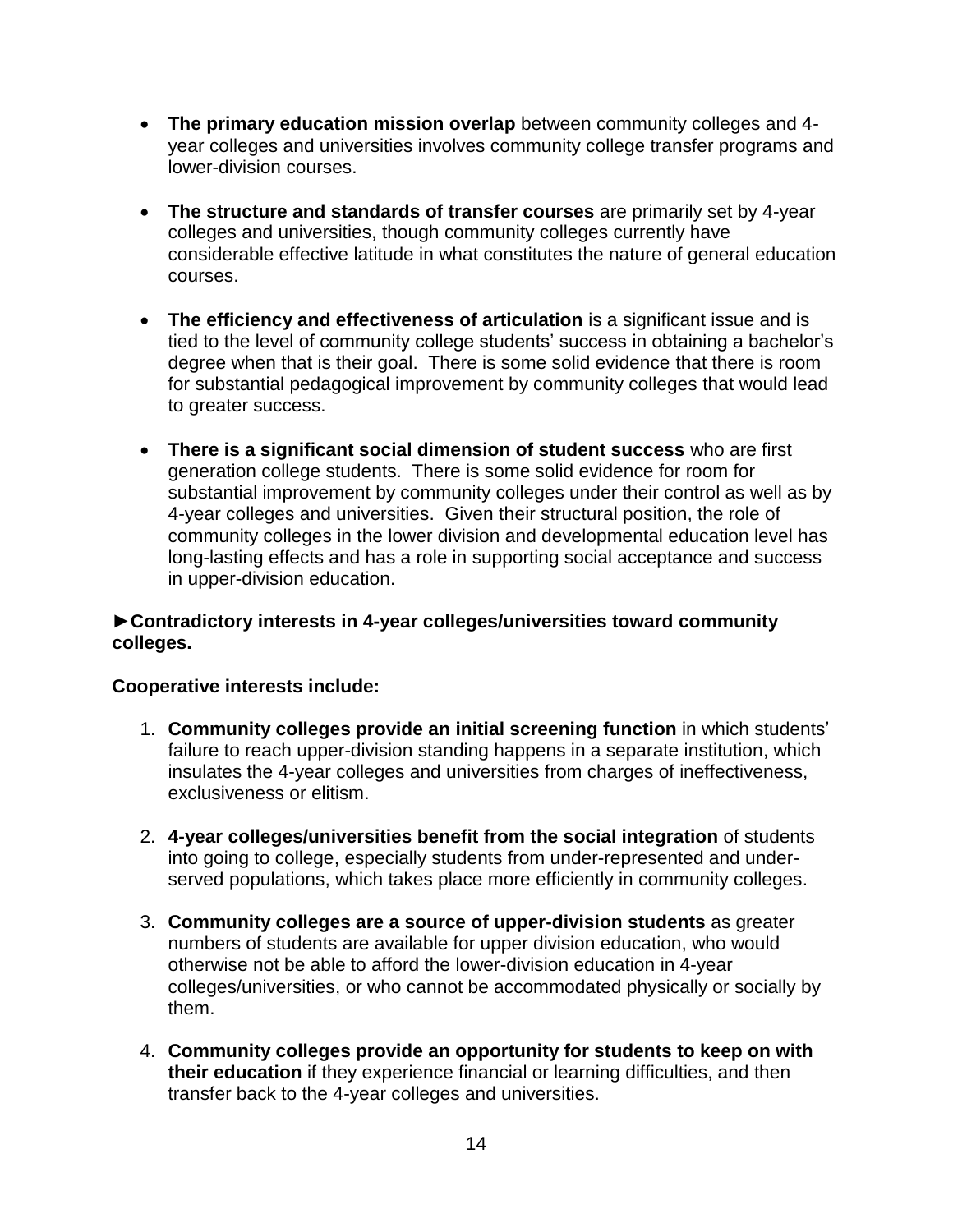5. **Community colleges provide teaching jobs for students with graduate degrees** interested in teaching.

### **Competitive interests include:**

- 1. **Competition with community colleges for lower-division students** who would otherwise take high tuition, large lower-division classes which provide a significant subsidy for significantly smaller enrollment upper-division classes at 4 year colleges/universities.
- 2. **Potential competition in terms of education quality** and demonstration of a more egalitarian educational possibility, resulting in demands for more expensive education models at 4-year colleges/universities.

#### **►Trends affecting these contradictory tendencies:**

- 1. **Class prejudice down-grading community college education is decreasing** in the face of experience of education quality and lower cost among people who are needed to maintain this prejudice; e.g. university professors and community leaders with children in community colleges.
- 2. **4-year colleges/universities are taking steps to increase teaching quality** by leveraging higher teaching profiles by highly recognized researchers. Also, there is an increasing practice of relying less on temporary low paid lecturers and creating permanent teaching positions with scholarly work requirements, at UO and OSU for example. At some universities there is a trend to create tenuretrack teaching positions. Further, centers supporting teaching excellence by graduate students and professors are being created; for example, the Science Literacy Project at UO.
- 3. **Community colleges are uneven in taking steps that tend to reduce the quality of the educational experience to survive financial strains**; while other community colleges, in Minnesota, for example, have recently greatly curtailed the use of low-paid part-time positions. Efforts to support scholarly inquiry to improve education are in the beginning stages at community colleges and at Lane.
- 4. **Demographic studies show the next generation of students will have less income for college education**, which will affect 4-year colleges/universities more than community colleges.
- 5. **The practice of students moving among undergraduate institutions before getting a degree has reached the state of a common social norm**, thus increasing the support for dual enrollment and effective articulation practices as well as competitive forces based on quality education and cost.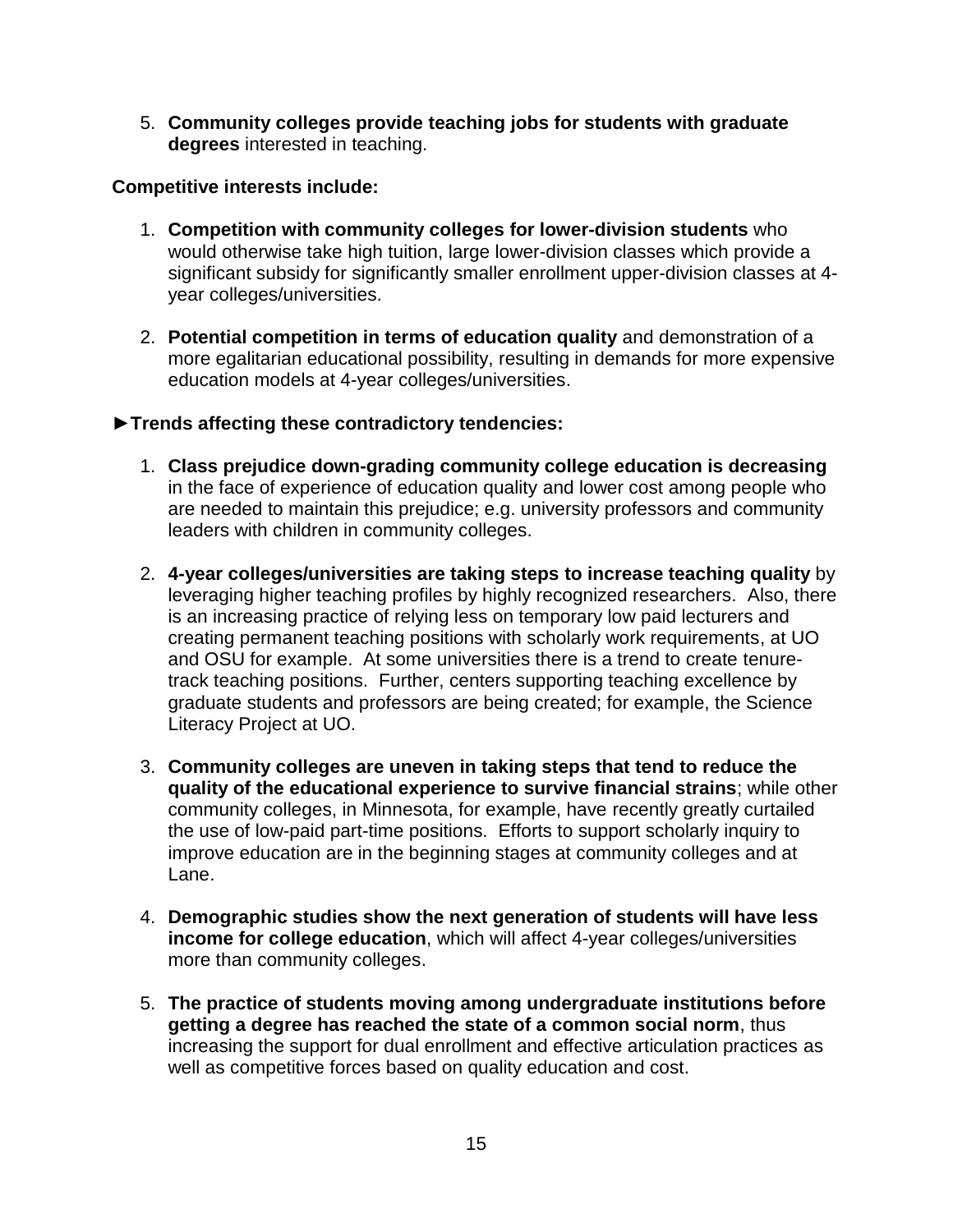**►The general crisis of the Higher Education business model and its implications for community colleges.** Several commentators have called attention to the failing business model in higher education. It is likely that eventually some remedy will be found. In the meantime, it is plausible that community colleges are strategically better off, or at least more strategically capable of surviving and thriving in the current period. Consider the individual and combined impact of the following:

- 1. **That students transfer between colleges** in the course of reaching their college degrees is now a fairly established norm – though still challenged. Thus, increasingly community colleges and 4-year colleges/universities effectively compete for students. And both 4-year college/universities and community colleges are not without advantages.
- 2. **In the current 4-year college model**, lower-division enrollment subsidizes upper-division enrollment, which means loss of students to community colleges puts an increased financial burden on 4-year colleges/universities. Ameliorating this is the role community colleges play in developmental education. For example, 90% of new Lane students require mathematics remediation that is not provided at the University of Oregon. Further, the increased individual attention to students in lower-division courses in community college can provide increased enrollments in upper division courses at 4-year colleges/universities.
- 3. **Demographic predictions for 4-year college/university students** shows these students to be poorer than they are today, limiting their ability to pay, and encouraging enrollment in community colleges for lower division courses. This trend is already visible.
- 4. **The strategy of high tuition-high financial aid**, where wealthy students pay the full-price and lower income students get scholarship aid, seems to be reaching its limits. This will tend to limit the fraction of low- and middle-income students that can afford a full-time attendance at a 4-year college/university for the near future.
- 5. **As education costs to students increase,** a reasonable scenario is that increasing numbers of students who have traditionally gone to 4-year colleges/universities could find community college more advantageous. Thus, 4 year colleges/universities will increase their commitment and resources to toward advocacy for general support for college education. This has potential benefits for community colleges as the crisis of higher education funding gets worked out.

That community college options for students are potentially more immediately viable is illustrated in the UO President's recent response to a university student's advocacy for taking some classes at Lane. The article by a student cites several cases of UO students who benefitted from taking classes at Lane or at another community college in the state, and also quotes the UO President: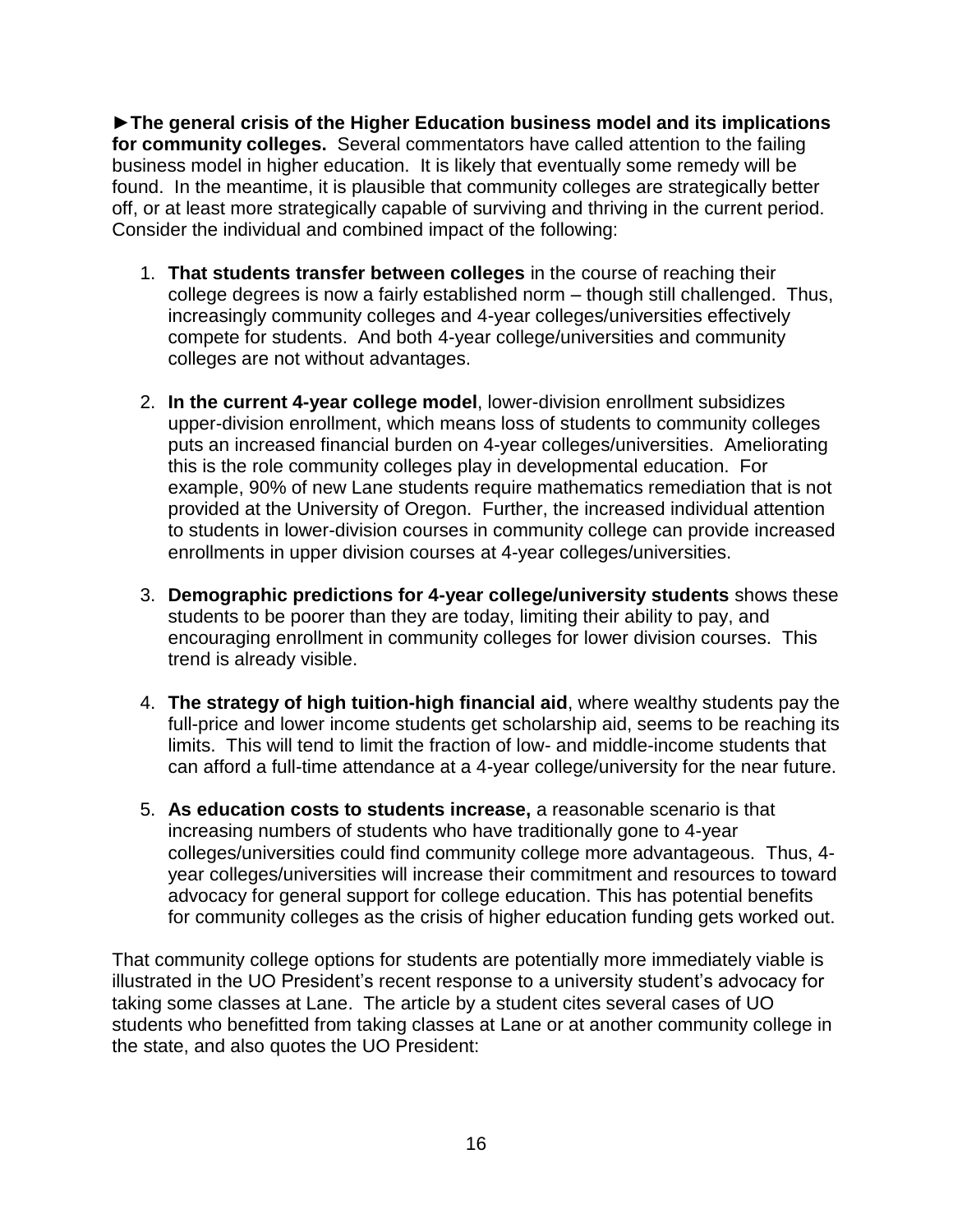"The problem with community college is the likelihood they're going to graduate is around 20 percent, whereas UO it's around 70 percent," [the UO President] said. "I would hope students would stay here."

The flaw in the statistical argument given above is that students currently enrolled at the UO are not representative of the current average student at Lane, but are in one of a diversity of demographic components at Lane who want to get a bachelor's degree. Most community college students are in demographic components that experience more challenges by being more likely to also be a firs-generation college student, have far worse K-12 preparation, and have significantly more financial challenges. As a result, unless things change at Lane, the *average* student does have a much smaller chance of graduating with a bachelor's degree; but a student doing well at the UO but financially strapped is likely in a different category. This *poor* argument quoted above by the university President is, however, the *best* argument that can be given. And it is easily countered as it was by the student writer:

[The UO President] seems to believe in the age-old stigma that attending community college does not lead to success. It's true there is a stigma, but not an accurate one. We were taught in high school that going to community college is like taking a step-down, but financially, you could get a few steps ahead.

While the above situation illustrates the potential for Lane to preferentially thrive in challenging times for Higher Education, thriving is not assured but conditioned on other actions available to community colleges and other economic and education factors, which are discussed elsewhere in the document.

# **4. Dimensions of the community college relationship with K-12**

- **The time since high school and level of success in high school are important** factors in the character of the body of community college students. The fraction of students directly moving from high school generally has somewhat distinct motivations, family responsibilities and funding sources. Among students as a whole, there are factors as different as new high school graduates with Oregon Promise funding and recently discharged veterans with veteran's benefits. Students who drop out of high school enter Lane with still another set of expectations and support.
- **Lack of preparation for college-level work**, in mathematics particularly, characterizes most community college students, even students leaving high school with a diploma. Students needing such developmental education classes come to Lane.
- **The quality of college teaching models employed in college courses** attended by future K-12 teachers affect both the quality of the teachers' subject matter skills as well as pedagogical skills that improve K-12 education. This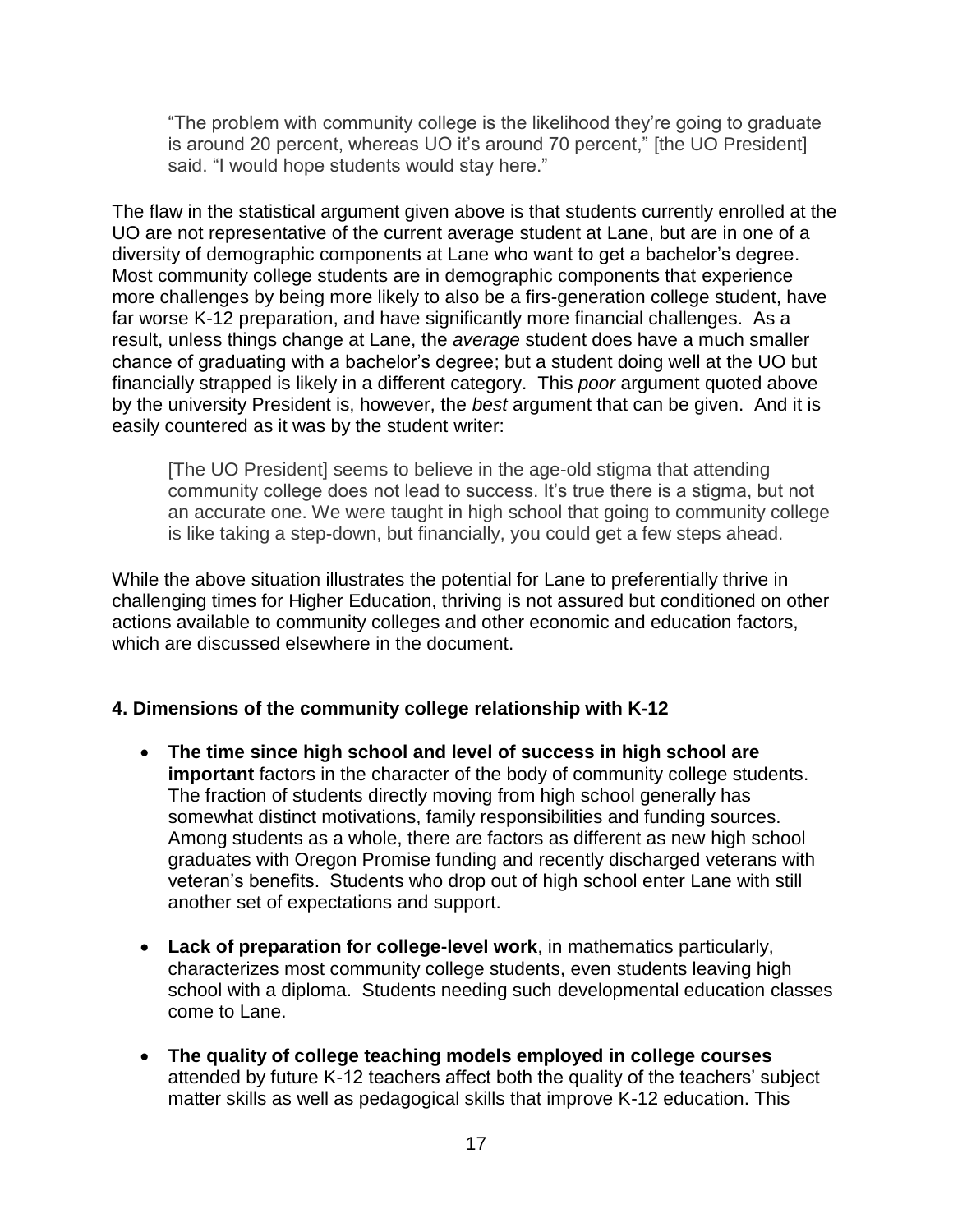constitutes a further benefit of incorporating and sustaining best practices in education at the lower-division level. In addition, it suggests the utility of explicitly incorporating such reforms in courses taken primarily by education majors.

# **►Issues and consequences of the adequacy of K-12 education.**

- 1. **Developmental education provided by community college** is a major factor in college enrollment. For example, approximately half of the mathematics classes at Lane are developmental, pre-college classes.
- 2. **Common ground for partnership among K-12 and community college teachers** is created by dealing with pedagogical challenges in developmental education. In mathematics, for example, Lane is challenged to create, implement and sustain effective pedagogies and environments for successful mathematics learning. Given that students should be more successful in this learning in high school, there is significant unexploited common interest in teachers in K-12 and community colleges to work jointly to reform mathematics education. Some mathematics reformers at universities see community colleges as a key link to reforming math education in K-12 and building an effective bridge between K-12 and Higher Education generally.
- 3. **Students who drop out of K-12** form an additional significant strand of community college students, as well as parents of community college students.
- 4. **The relatively lower cost of education**, the relatively more receptive environment to first-generation students and the more learning-supporting small classroom setting also provides an attractive environment for high school students who do not need developmental education.

### **►Issues and consequences of dual credit arrangements**

- 1. **High school students earning college credit from designated college-level courses in high school** is becoming increasingly significant in the college plans and academic journeys of students. In this dual credit arrangement students are counted both as attending high school and the college giving them credit. Approximately ten percent of Lane's student FTE currently comes from this arrangement.
- 2. **The dual credit program increases Lane's revenue indirectly**. It provides no tuition and fee revenue in the year in which the FTE originates, but contributes to student FTE generated for that year, which results during the next three years in determining the state reimbursement and property tax revenue distributed to each community college.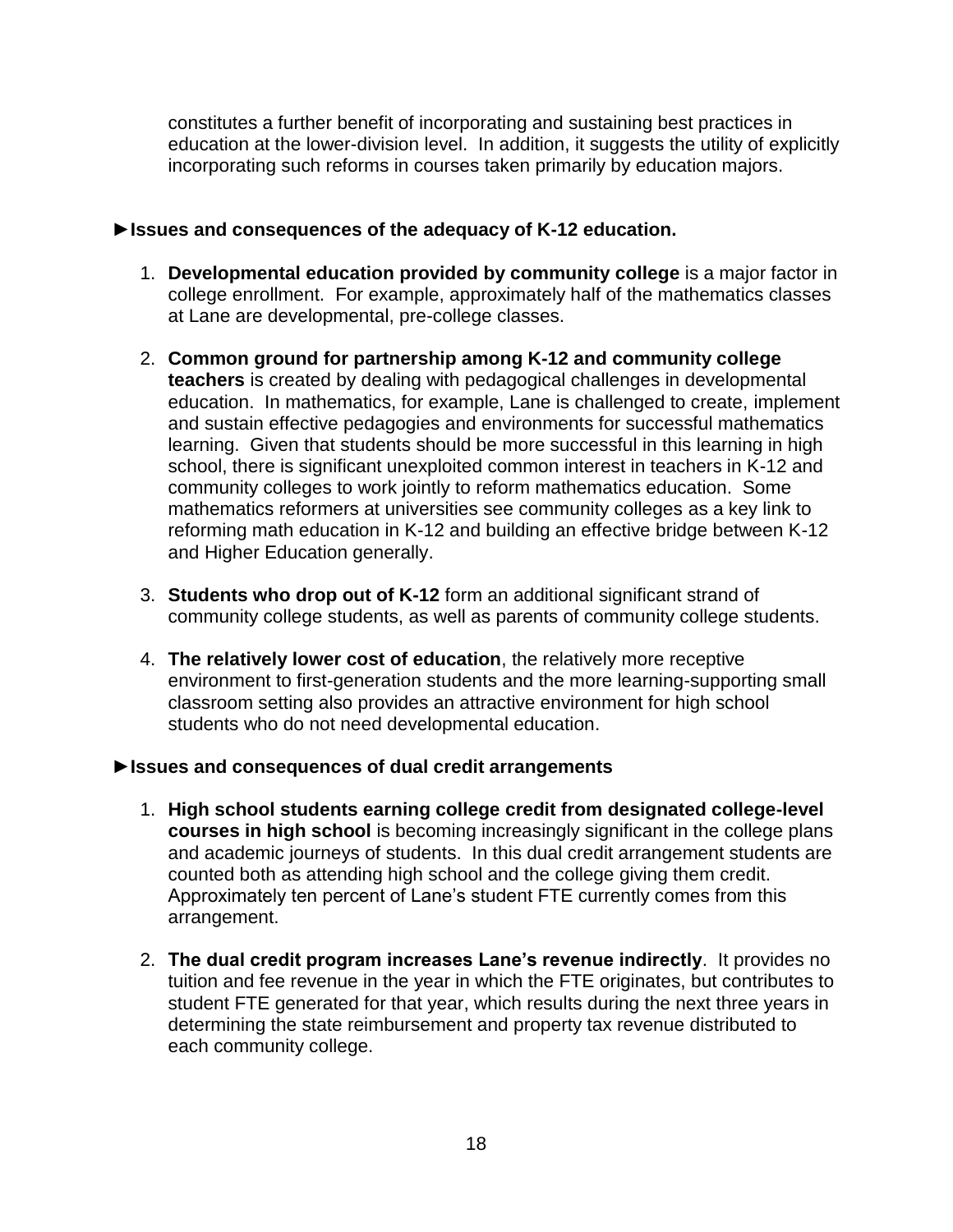- 3. **Dual credit partnership is effectively a kind of unfunded mandate**. To the extent that all community colleges engage in dual credit partnerships at FTE levels in the same proportion to their non-dual credit FTE, they all maintain their same proportion of the total community college student FTE in the State, and thus get no immediate financial benefit. Actually, it amounts to a loss given the cost of the dual credit infrastructure. In many respects, this is an unfunded mandate which community colleges join to avoid losing funding. Threats of competition for dual credit partnerships between local high schools and colleges, other than community colleges, destabilize this system.
- 4. **There are, however, several benefits to dual credit arrangements** for community colleges. Many students gain increased confidence in their ability to successfully attend college, and negotiating their way through dual credit provides students with experience and confidence for negotiating enrollment barriers later. While most students will not retake their classes, it has been observed that they will take other classes that they otherwise might not have taken. For example most STEM majors do not take all their general education requirements in their first two years in a 4-year college/university, so there is space to continue with additional general education courses while at the community college and still maintain the pace of major's classes, which are required throughout a 4-year period.
- 5. **The expansion of dual credit FTE relative to tuition/fee producing FTE**, while less expensive than expanding community college classes, does increase the gap between the year the FTE originates and the revenue generated as a whole. This is worth integrating into the financial modeling of the college, especially given the magnitude of this FTE.
- 6. **The recent Oregon emphasis of dual credit for all high school students** will enhance the above dynamics. In some ways the emphasis on dual credit seems counter to the lack of college-readiness from most high school graduates. There are some dynamics that hold some promise for increasing college-readiness through (1) promoting a culture and ethic of college attendance and preparation that will encourage successfully gaining college-ready skills, and (2) the collegelevel courses will encourage gaining and successful use of these skills.

### **►Issues and consequences of funding for high school career-technical education**

- 1. **Historically, cutting back the relatively more expensive shop and vocationally oriented classes in K-12** occurred after the decline in school funding following the enactment of Measure 5 property tax limitation. Students taking these classes were prepared for some professional technical programs at Lane, as well as having an opportunity for a more well-rounded education.
- 2. **Local community colleges often compensated for these program cuts** to prepare their career-technical students. And given the economy of scale of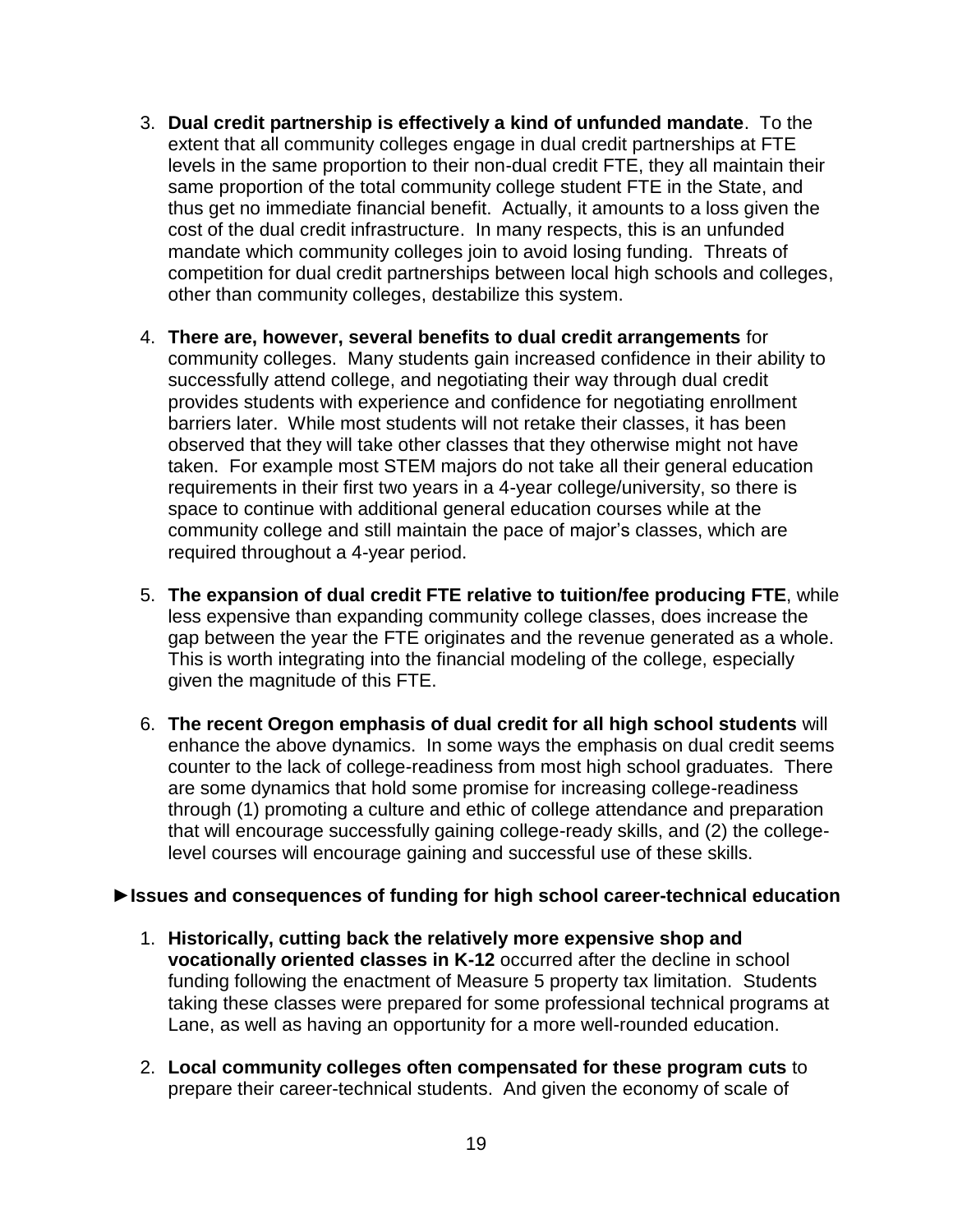centralized education opportunities at Lane, there was some overall cost savings within what remained of this educational opportunity.

3. **There have been efforts to increase vocational-technical programs in highschools**, as well as resistance to the unfunded mandate that is initiating the programs. In as much as this is a trend, it is likely to increase community college enrollment by preparing and motivating students to pursue more professionaltechnical programs, and increase the participation of students in high school, whose motivation is directed to this kind of activity and career.

# **►Competition for limited state funding**

- 1. **A well-documented inadequate level of state funding for education** has affected all sectors of education.
- 2. **There is competition for limited funding**, given the scarce resources, with associated individual lobbying efforts, and to some extent competition for students, with associated individual recruiting efforts and restrictions undermining student choice and easy articulation.
- 3. **Approaching education funding in a systemic way** could, arguably, produce the most effective and efficient solutions and support for their implementation; however, it is arguably prudent to acknowledge the distance we are from that goal. At the current time, (1) major tax proposals to support education are largely framed in support of K-12 schools, (2) public universities have recently gained more autonomy resulting in less mutual support, and (3) primary oversight for community colleges has moved from the State Board of Education (with K-12) to the Higher Education Coordinating Commission (with OUS). The structural landscape of such realities need to be taken into account in long-term planning, given the importance of state funding.

### **5. The role of education quality in community college success.**

The dynamics discussed to this point provide support for the conclusion that the quality of community college education is source of long-term strategic advantage for community colleges.

### **Immediate dynamics involving quality of education include:**

- 1. **Education quality will be key to attracting students** from demographics that have traditionally chosen to enroll in 4-year colleges/universities.
- 2. **Education quality is critical for increasing community college student success**. Arguably, the learning environment can be significantly improved.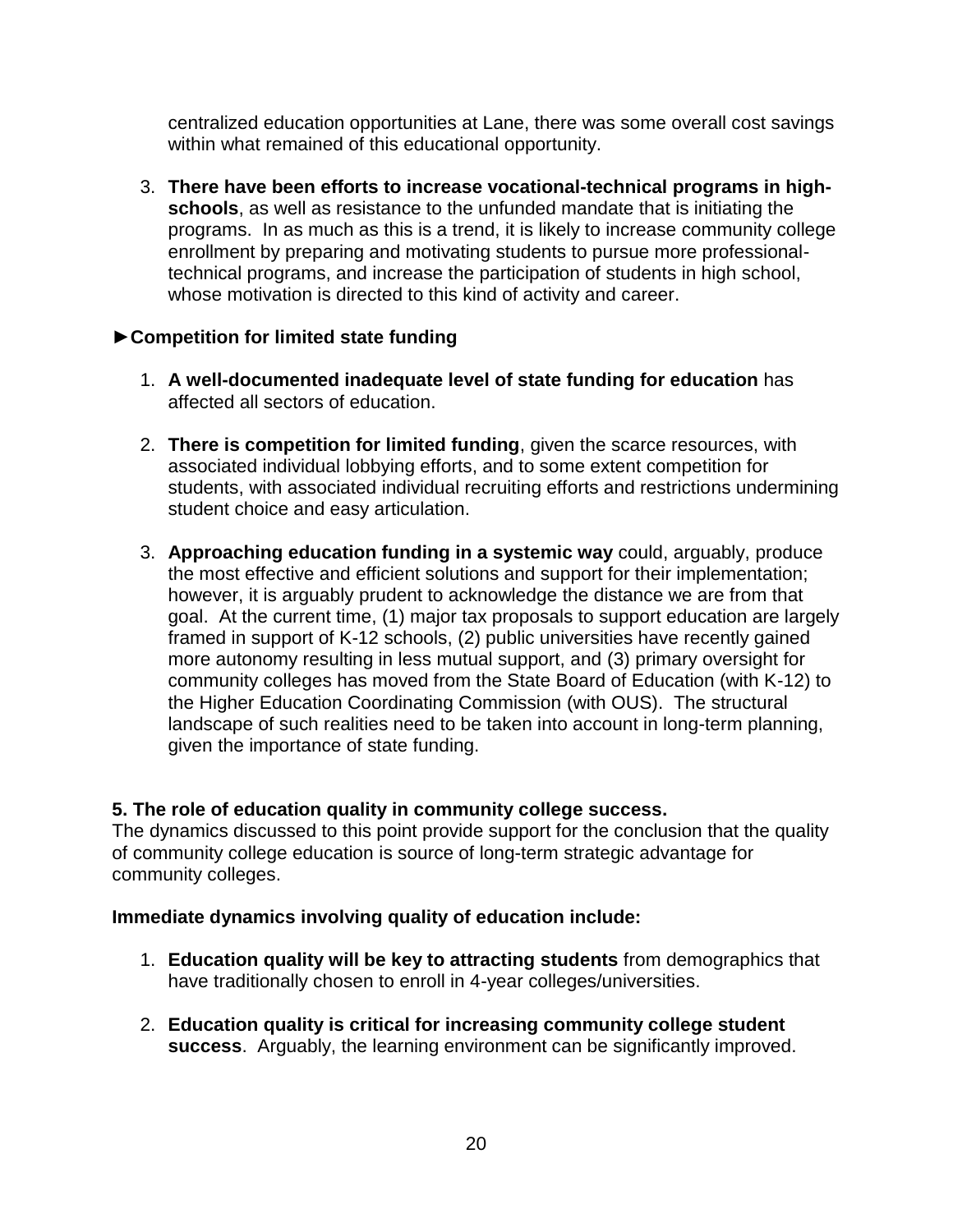- 3. **Education quality is critical for increasing success in developmental education** for the large numbers of community college students who are not prepared for college-level work. This success, which will at some level connect with K-12 reform, will eventually reduce the need for developmental education for recent high school graduates. This will reduce the over-all after high school college expense for community college students, and allow for greater success at Lane and beyond within their limited means.
- 4. **Education quality in community college courses may increase their attractiveness** relative to "equivalent" college-level courses in high schools, which will open up other options for post-secondary education for students who are still in high school. Many such dual credit options exist across the US and globally. Many of these options include more genuine college experience at the community college or 4-year college/university.
- 5. **Resources directed toward quality will lead to stainable best practices** which will produce significantly better education environments for students. Further, the faculty at a community college is largely without subject matter research commitments and, with support, can devote time and energy to the scholarship of teaching and learning, and establish the identity of community college linked to quality education and set the standard for quality lower-division education. Similar success can be expected through improvements in the quality of secondary education in classes now extensively required for developmental coursework at community colleges.

### **Strategic considerations involving quality of education include:**

- 1. **High education quality will be an element in defending students' enrollment and articulation rights**. Currently, for example, declared majors in Business and Economics at UO cannot receive credit in lower division Business and Economics courses from Lane once their major is declared. Education quality will be key to ending this barrier to students.
- 2. **The combination of quality plus lower cost is attractive to traditional college students** paying high tuitions, particularly out-of state students and international students.
- 3. **Proven education quality connected to student success will encourage students with poor preparation** to enroll despite their level of preparation.
- 4. **Proven education quality will counter perceptions of low quality**; recall the previous quoted student experience that "We were taught in high school that going to community college is like taking a step-down…"
- 5. **Proven quality enhances advocacy for community college funding**.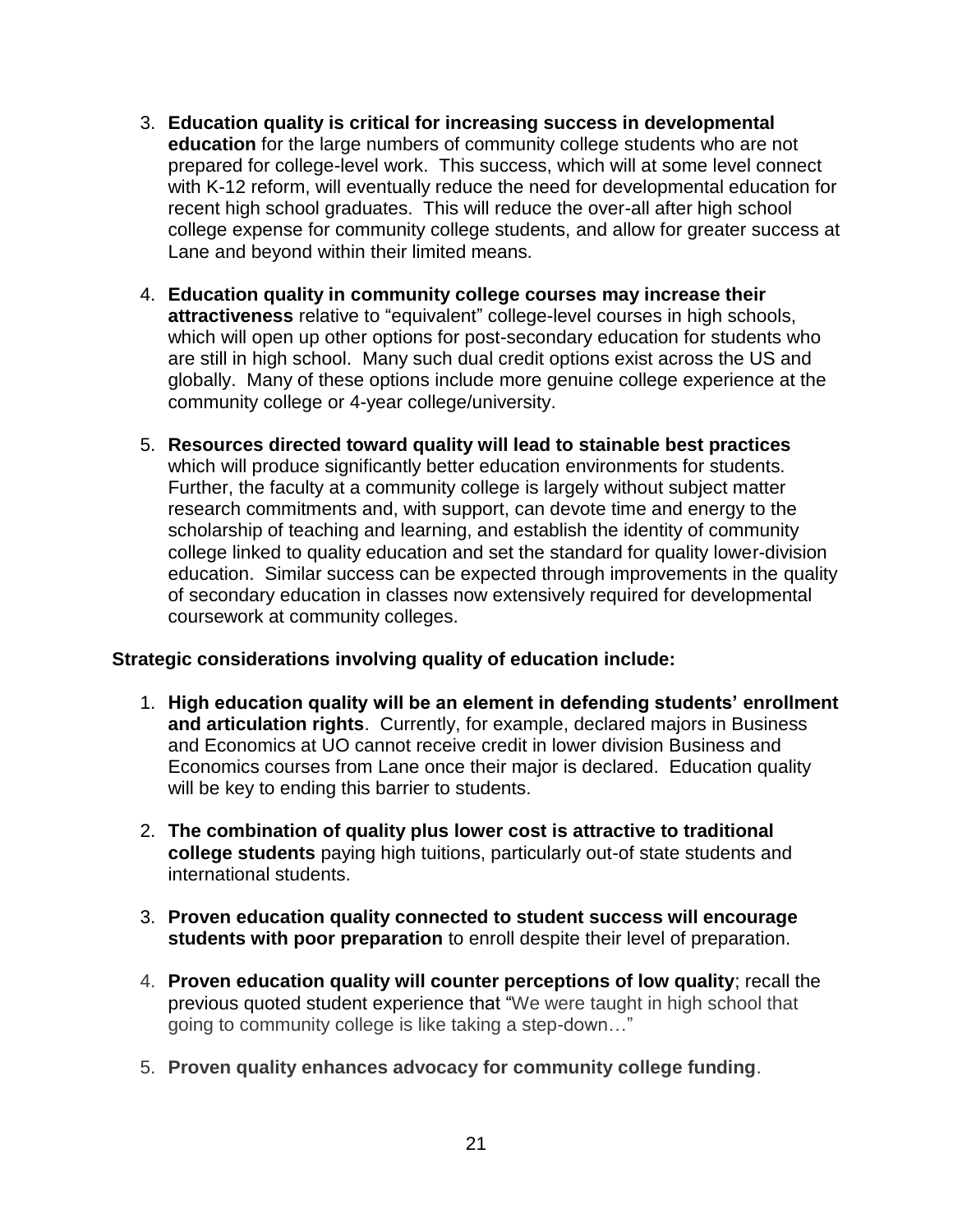- 6. **Education quality includes pedagogical effectiveness** and extends beyond rigor and academic level. Thus, it supports (1) the mission of inclusiveness in recruitment and success of students from traditionally underserved populations, (2) recovery from inadequate previous education, and (3) is the actual basis of a good learning environment.
- 7. **Extraordinary quality can open up new markets and adapt to new needs** and thus expand enrollment.
- 8. **Innovation in an environment of high need can lead to improvements in education quality more rapidly and more deeply**, which can be widely applicable and raise the general level of education quality.

# **6. Open questions about the optimal structure and staffing of community colleges.**

The roots of community colleges have a deep connection to secondary education, yet community colleges are in many ways a part of post-secondary and higher education. However, staffing and organizational structures are very different between the two. The current low standing of US K-12 education in relation to systems of pre-college education throughout the developed world, as well as higher education's history of excluding significant historically underserved populations, suggests we carefully consider issues of staffing and structure. Strategically, this can be important and connected to the effectiveness and efficiency of the college, which provides reason to reconsider what Terry O'Banion called the "architecture of education" both in the sense of its pedagogical and organizational structure.

In his introduction to Beach's recent book referred to earlier, W. Norton Grubb, David Gardner Chair in Higher Education, University of California, Berkeley, writes:

To take a historical perspective again, in many ways the country took a wrong turn in education after 1900, just as high schools were assuming their modern form and as the first community colleges were being founded. That direction was codified by the so-called administrative progressives with their emphasis on efficiency, uniformity, top-down control of institutions instructional approaches that have come to be seen as conventional, quantification of inputs and outputs, and an approach to the diversity of students that stressed stratification of students and allocated the lowest-performing students to the worst-resourced tracks and institutions. Indeed, even though administration progressives concentrated on the K-12 system, community colleges are in many ways perfect examples of their ways of thinking: low-cost and therefore efficient institutions, enrolling large numbers of low-performing high school graduates in colleges with relatively few resources, conventional teaching, and top-down administration. Fortunately, there are glimmers of change in K-12 educations and in some colleges following the pedagogical progressives such as John Dewey. These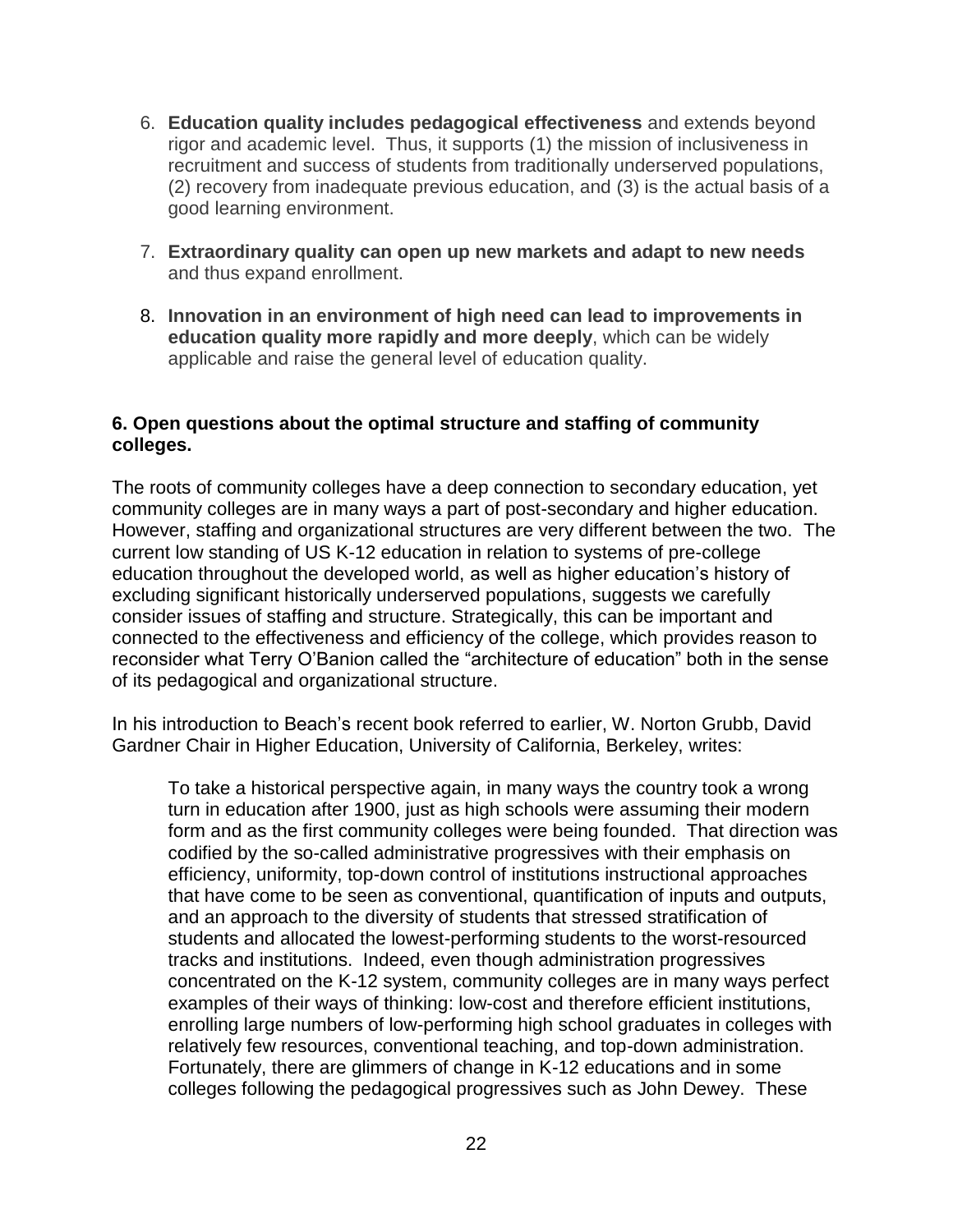institutions place a greater emphasis on equity by allocating resources differently, focusing on effectiveness rather than efficiency, implementing real changes in instructional approaches and assessment, distributing leadership among faculty and administrators rather than exercising it in authoritarian ways, and providing a fuller roster of student support services. This is a much more powerful vision than the one emerging from administrative progressives, particularly given the importance Americans have always placed on education. If followed consistently by all supporters of education, it could reshape community colleges as well as K-12 education as real gateways to opportunity rather than as barriers.

While Grubb may be unfamiliar to our college community, Terry O'Banion, of the League for Innovation in the Community College of which Lane is a member, is familiar, and he has much the same to say in his own way in a *Learning College for the 21st Century*:

When the nation changed from an agricultural to an industrial economy, the old school structure remained but was updated and streamlined to fit the new industrial model. "Scientific management" and hierarchical organization, the bedrock principles of bureaucracy, were introduced in the schools, in part to socialize youth in the virtues of order and discipline. More importantly, the modern factory, pioneered by Henry Ford in the production of automobiles, appeared ideally suited to schooling that up to this point had flourished in the cottage industry of one-room schoolhouses. Schools could be operated like factories with students as products moving through an assembly line. Teachers were the workers who turned out the products, and they in turn, managed by principles and presidents, the management bureaucracy.

… Today this inherited architecture of education places great limits on a system struggling to redefine and transform itself into a more learning-centered operation. The school system, from kindergarten through graduate school, is time-bound, place-bound, efficiency-bound, and role-bound. There is almost universal agreement that these bonds must be broken if the schools are to be redesigned and reengineered to place learning first. … Changes to the educational structure will provide highly visible testimony to changes in policy, governance, funding, mission, and values.

These critiques clearly privilege "some colleges following the pedagogical progressives such as John Dewey" and taking action based on "universal agreement" that these bonds [of "time-bound, place-bound, efficiency-bound, and role-bound" schools] "must be broken if the schools are to be redesigned and reengineered to place learning first." Such bold statements are made with the expectation of mindful collegial collaboration, which should be part of concrete strategic/financial planning that "create real gateways to opportunity."

Awareness of the historical roots of community colleges opens up questions about optimal institutional structure at this time. In this context, the creation and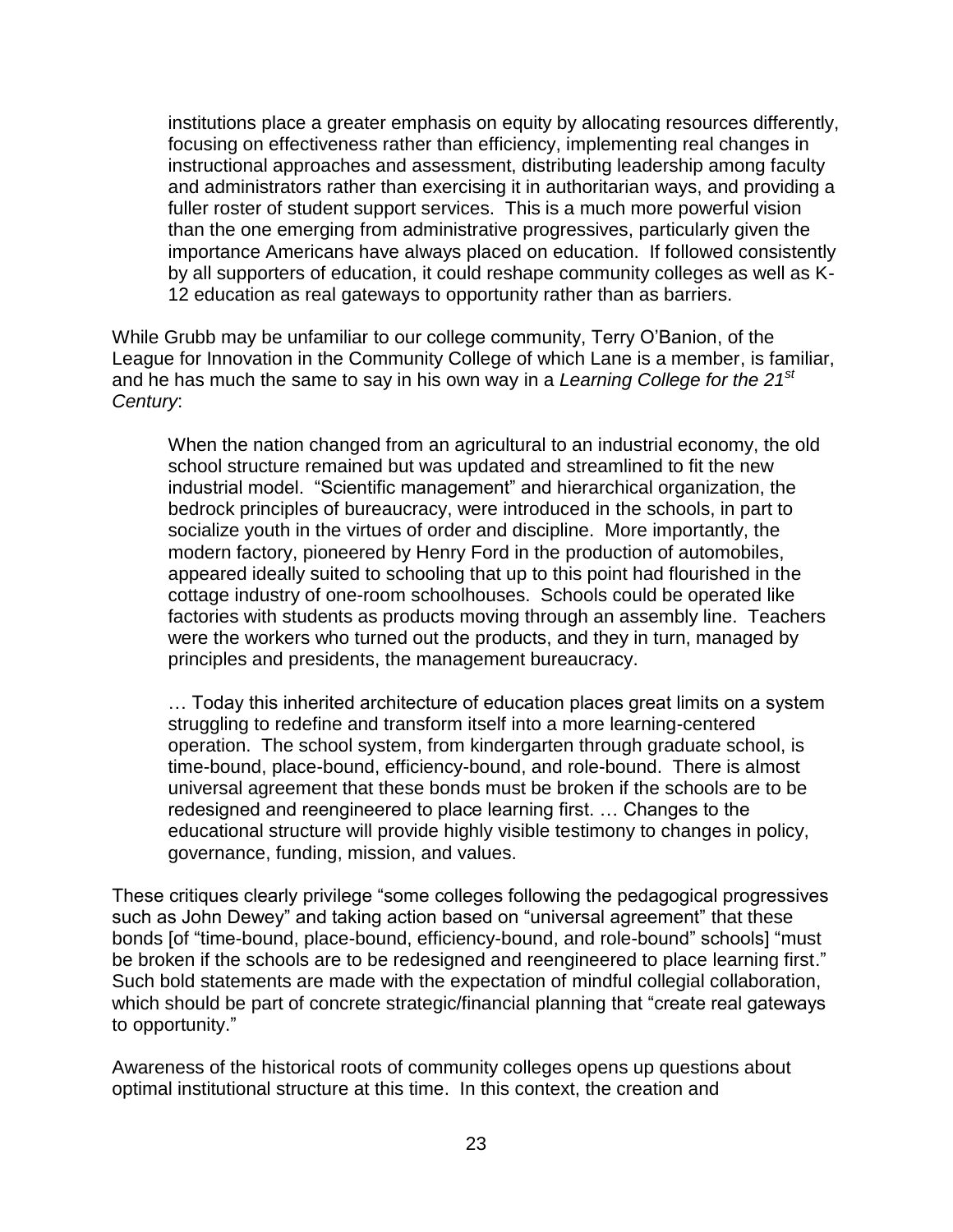implementation of a real system of long-range financial planning at Lane open to the ideas and participation of the entire college community is a significant step toward more effective organization.

# **7. Emerging future narratives of successful, fully funded community colleges.**

At the start of the book "The Open Door College", 1960, by Burton R. Clark (quoted earlier), there is a quote from Richard Hofstadter and C. DeWitt Hardy, from "The Development and Scope of Higher Education in the United States", Columbia University Press, New York, 1952, pp. 141-2. It reads:

A new institution, the junior college, has sprung up in numbers to meet the demand for something like mass education beyond the normal four-year secondary school ... It is in many ways a transitional institution. Its courses of study have the quality of both secondary and higher education … Over the years its relationship to higher education will become clearer, but the junior college will, in all probability, borrow more than it will contribute to the quality of higher education.

The quote is both a reflection of the best thinking of the times and a challenge to those of us thinking about the narrative of the community college that will need to be constructed to correspond to the successful, full-funded community college, which students and our society needs. What might be elements of this narrative?

The discussion previously points to a basis for community college existence in providing appropriate pathways for those who drop out of high school or graduate less than college-ready, currently the majority of high school age people. It points to community colleges existing to bringing students through under-graduate lower division into upperdivision study at 4-year colleges and universities, including those students who are firstgeneration college students, historically underserved by and under-prepared for higher education, or providing professional technical education to students.

The historically underfunded and under-equipped community college has managed to only accomplish an approximation of this, as most of our student fail to receive bachelor's degrees elsewhere or career-technical associates degrees here that were their initial goals.

One plausible viable narrative is that education quality is important. And as we achieve the capability for providing more effective, needed learning environments, we will increasingly attract students and support for further advancing our capability until we reach the capability to serve the educational desires of all our students.

Thus, the truly successful community college will provide lower-division educational environments that accomplish what 4-year colleges and universities are currently incapable of accomplishing! Likewise, the truly successful community college will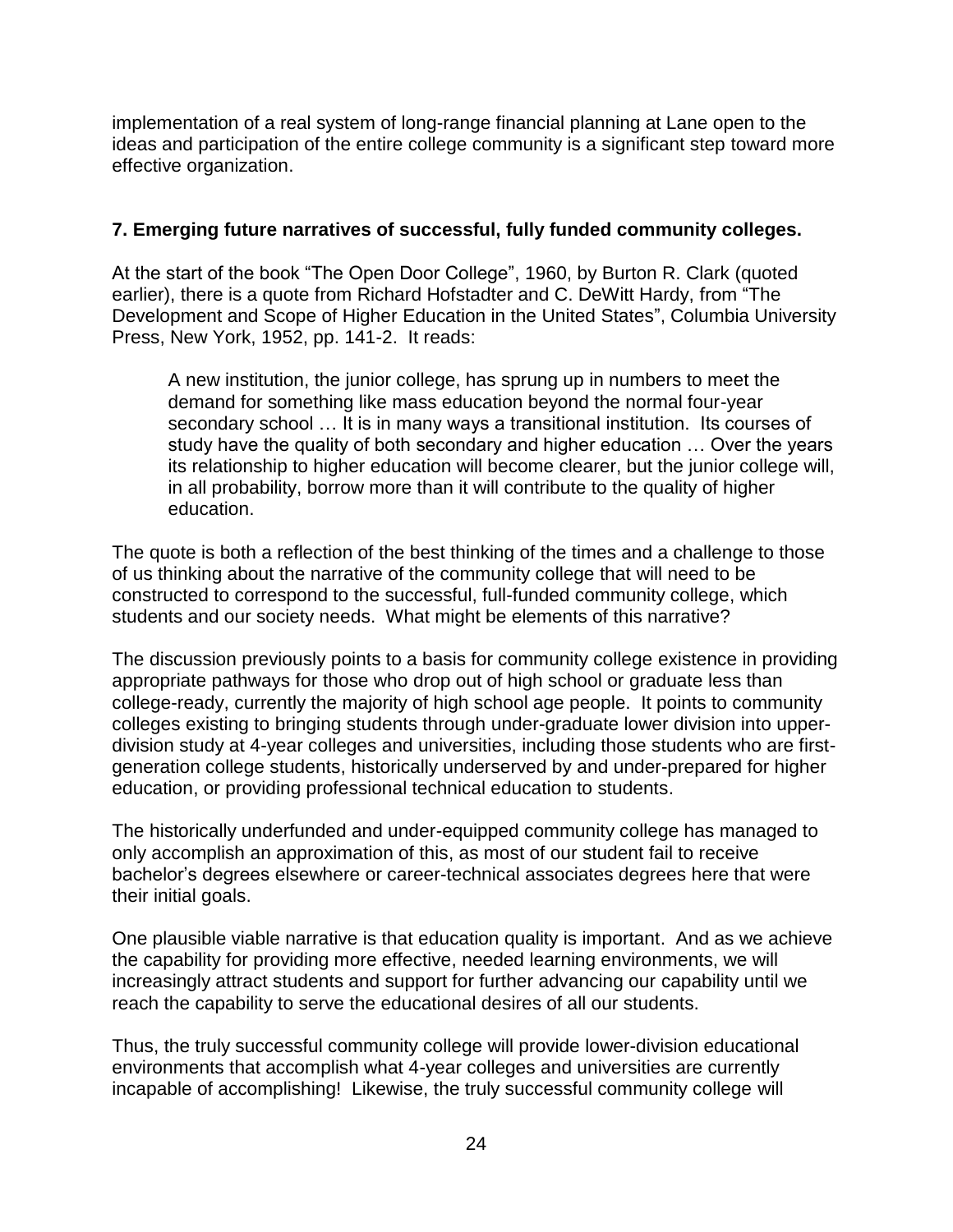provide, if necessary, secondary educational environments that accomplish what highschools are currently incapable of providing! This is an accomplishment well worth our lives and Lane's strategic narrative.

In the course of this, we will have created and implemented effective pedagogical approaches that, contrary to the predictions of Hofstadter and Hardy, will make significant contributions to higher education as well as secondary education. If we do this, it will be because we are in a structural position that requires us to do it, and we develop the strategic unity to accomplish it.

The above narrative is presented to concretely illustrate a narrative of becoming a fully funded successful community college starting from a place we recognize as inadequate. Perhaps the narrative Lane will settle on is not exactly the one presented above. The point, however, is that a narrative is needed. And the purpose of the example is to raise this question more concretely: If this does not seem to be a particularly viable narrative, what is the alternative? If this one is incomplete, what else is needed? Long-term financial planning invites and requires answers to such important questions.

# **Education-Related Funding Frameworks for Tracking Progress, Potential, and Viability of Future Options**

The implementation of long-term financial planning requires attention to additional collection and organization of routine data regarding key strategic educational elements and dynamics, which could be organized around key questions, including the following:

- 1. **What is the nature of the potential student population Lane could serve and the population it does serve?** The answer would include defining and counting a variety of demographic data and modeling involving population sizes, educational readiness, aspirations and desires, economic and social resources, and current place in the educational "system". Comparisons to corresponding data from other colleges could provide comparisons or effective models and benchmarks for this and other categories of concerns raised below.
- 2. **How successful is Lane in recruiting all potential students and how successful are those students?** Measures of success would include the student's goals and their modification and characterizing barriers to that success as well as successful pathways, along with financial implications.
- 3. **What do potential students know about the opportunities provided by Lane and how can their understanding become more accurate and inspiring?** The answer would include what is needed for providing that knowledge to this diverse population, and what are the associated expenses and financial returns.
- 4. **What is the level of our commitment to, and progress in, creating the quality of learning environments needed?** The answer would include